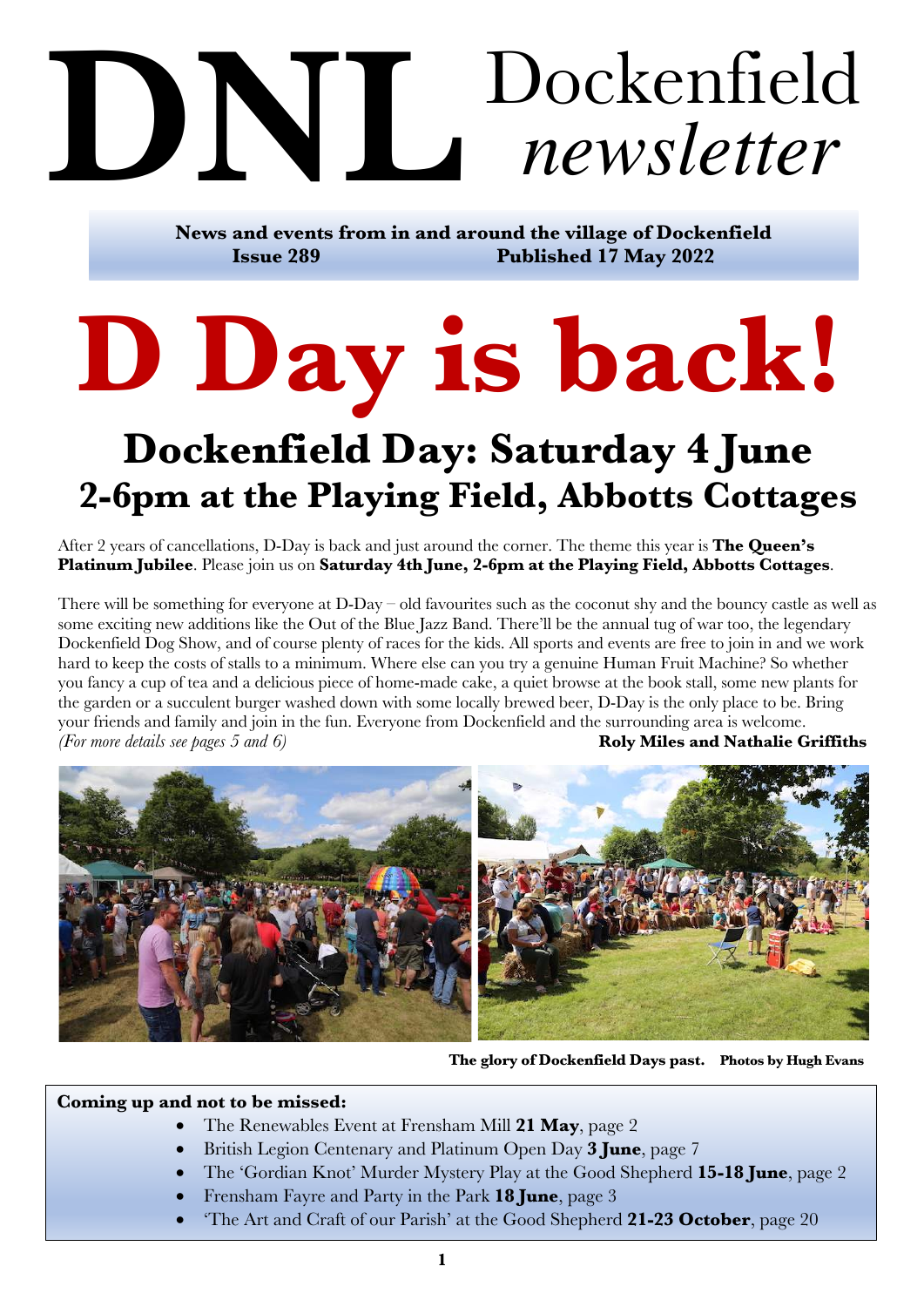#### **'The Gordian Knot': A murder mystery play Wednesday-Saturday, 15-18 June, 7.30pm nightly at the Good Shepherd**

There's been a murder at the Good Shepherd! And it's you who get to work out who dunnit. But, as Poirot would say, you had better get your little grey cells working as there are a host of potential culprits, all with seemingly powerful motives to kill.

The play's title comes from the Greek legend of the same name, in which the 'Gordian Knot' proves uncommonly tough to unravel. So it is appropriate that the play is set on a luxury liner off the coast of Greece. There's 1920s glamour, flirtation, intrigue and suspicion as the guests sail the Aegean Sea, blissfully unaware at the start of their journey of the mortal danger they are in.

The play is set in three acts; savoury canapes will be served in the first interval and sweet canapes in the second. You will have plenty of time to digest the facts (and the lovely food) as you and your friends try and figure out who is guilty. There will be a pay bar selling wine and soft drinks, to help those grey cells swing into top gear.

The play has been written and directed by Hilary Lee-Corbin, whose quite wonderful production of two Noel Coward plays at St Mary's



captivated us all a couple of years ago. Brace yourselves for a fascinating evening, enjoying the show and seeing if you can spot the murderer. It is by no means obligatory, but you are invited to dress in 1920's costume if you wish.

Tickets cost just £20pp and can be booked, with numbered seats, at www.ticketsource.co.uk/frensham-churches, or by calling 01252 793138. Not surprisingly after the success of the earlier Noel Coward plays at St Mary's, tickets are already selling fast, so better look lively and book yours now.

# **Open Renewables Event at Frensham Mill Saturday 21 May 10am-1pm The Mill House, Mill Lane, Frensham**





**Looking after the environment and our churches**. With the continuing climate crisis and soaring oil, gas and electricity prices we are organising an open event dedicated to 'Renewable Energy in our Homes' - proceeds from the sale of refreshments and a collection will be for the benefit of **'**Friends of Frensham Churches' – dedicated to caring for these historic buildings.

**Free access to expertise and educational kits**. The idea is to give access to experts on what we might be able to do, as well as hands on educational kits that will allow children to create their own water wheels, solar panel kits and a wind turbine!

**ISO Energy are experts in renewable energy systems**, and should help with questions like what happens when my oil/gas boiler/ central heating needs to be replaced? Could I install solar panels? Does battery storage open up new possibilities? What financial and other support is available? Edward Levien will give a short presentation at 10.30am, 11.30am and 12.30pm and will be available for questions.

Park as signed in the adjoining field, access off Pitt Lane. To help us with refreshment planning please RSVP to rogerholmes@mac.com We look forward to seeing you! **Roger Holmes**

# **Dockenfield Skittles Night returns!**

# **Friday 4 November, 7pm at the Jolly Farmer, Blacknest**

Dockenfield Skittles Night is back: how lovely is that. One of the nicest evenings of the year, with skittles, a choice of four meals, excellent company and real ale at the bar. Skittles and the meal for just  $\mathcal{L}[17]$ . Please reserve the date in your diaries for now, with full details and booking form in the next DNL, or contact Katy Poulsom 07703 519488.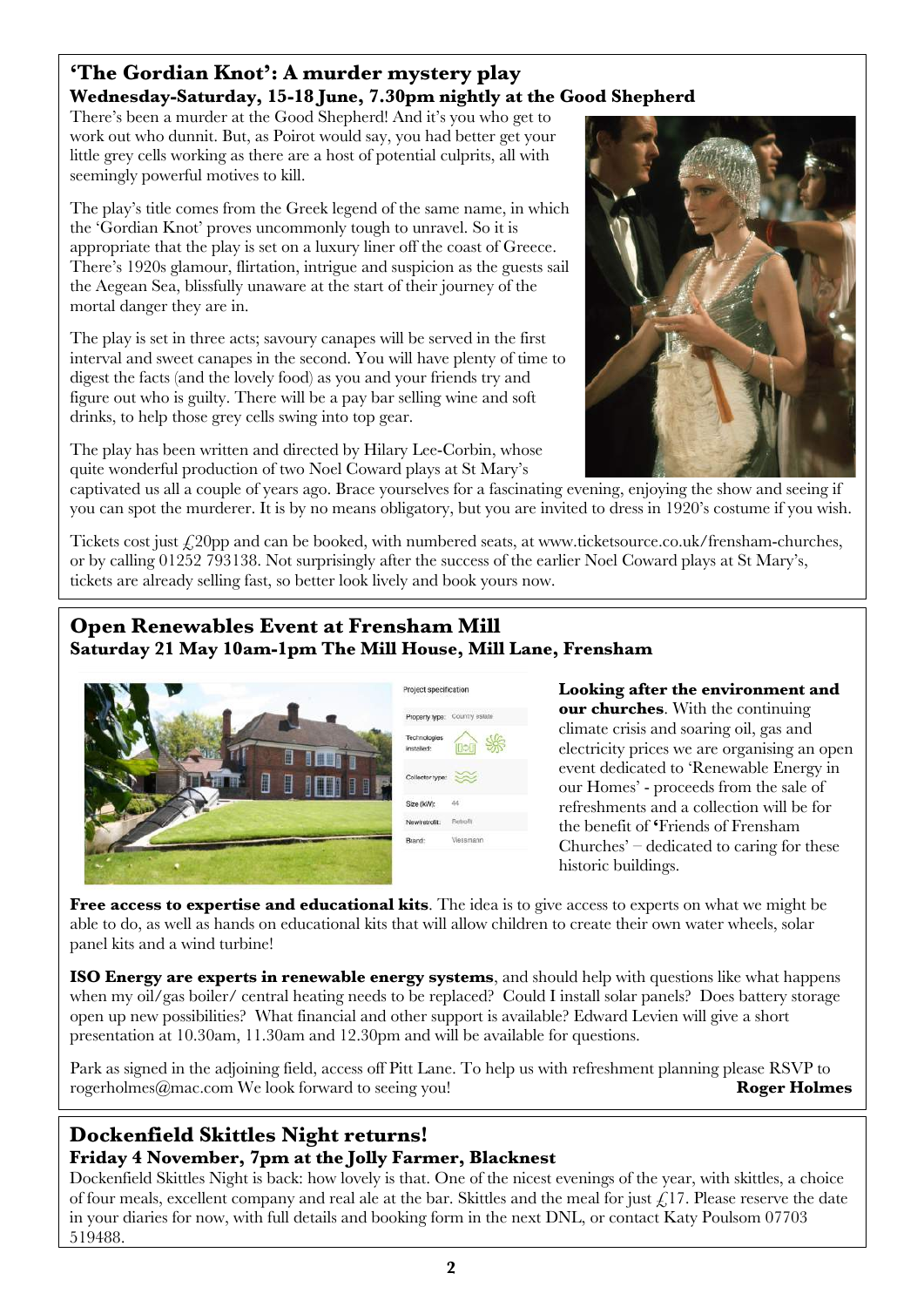#### **Contrast and compare**

There is so much wrong in the world right now, not least the ghastly suffering in Ukraine with an unforgiveable war, the knock-on effects of which are having a dreadful impact on the most vulnerable here and around the world. So many people locally are springing into action: offering space in their homes; making mercy missions; donating financially, materially or to the Foodbank; or helping out and supporting in many other ways.

These events draw into sharp focus how precious is the democracy that in this country we can often take for granted; and how truly fortunate we are to live in such a delightful part of the (free) world. I was reflecting on this as I was writing this DNL, packed as it is with delightful things to do. And I wanted to share these thoughts with you. **Michael** 

# **Will you help shape the future of DNL?**

At the end of this year, after 100 editions and 17 years, Michael Foster is stepping down as Editor of DNL. As well as looking for an editor to take over, The Parish Council wants to hear from residents about the hopes they have for DNL in the future and invites everybody to please submit their ideas. See page 4 for details.

#### **Frensham Fayre, Saturday 18 June Fayre from 1pm**

After 2 years we are back with our Royal Jubilee celebration event. We have many new stalls offering something for everyone, but the usual attractions are not forgotten. The children will once again be queuing for the Bungee Trampolines, the Pony Rides, the Assault Course, the Punch & Judy Shows plus the return of Clown Rico's workshop.

Bring along your 4-legged friend and enter the dog show with many doggie rewards on offer. The ever-popular Pimm's tent and Real Ale Bar selling wine and Prosecco will be available for refreshments after deciding which food stall to visit. The Church BBQ, Pizza, Thai BBQ, or German Sausage. So, join us for lunch after the traditional village parade, buy your Grand Draw tickets and enjoy the celebrations. A full programme of events will be on our website

#### **Party in the Park at 8pm**

Once again Frensham's very own live music event will continue the celebrations well into the night with a fully licensed bar and a choice of food.

This ticket only event is always a sell out so check our Facebook and web pages for the latest information on availability. **Geoff King**

#### **Surrey Artists Open Studios**

This annual event over all of Surrey is back in June, and there's lots of activity with Dockenfield artists and makers.

#### **At Jeffreys Cottage, Bealeswood Lane**

We are opening our pop-up exhibition again at Jeffreys Cottage, Bealeswood Lane, where five artists and makers will be showing work and some of the working methods in our airy garage and shed: **Vicki Nigoumi** with still-life paintings, **Shirley Stephens** showing lino prints, **Ruta Brown** jewellery, **Julia Quigley** ceramics, and with my knitwear, wool dyeing and other processes going on as well.

#### **At The Oaks, The Street**

**Lynne Thomas** also has her Garden Studio open at The Oaks, in The Street, and will be showing her latest original wildlife paintings, together with Limited Edition Prints, cushions, coasters and cards. She also paints abstract landscapes and will be showing both original paintings and prints.

#### **At The Kiln, Badshot Lea**

**Alex Potts** from Dockenfield will be showing her wildlife photos alongside work from other members of The Kiln Photo Community at the Kiln, St George's Rd, Badshot Lea. Kiln Photo is also part of the SAOS North Surrey Arts Trail.

#### **Opening times**:

We love to meet people and chat, so do drop in: we will be well advertised with orange signs.

*All* are open on **11 and 12 June**, from 11-5 each day; then Jeffreys Cottage and Lynne Thomas from **16-19 June**; Lynne is also open from **24-26 June**; and the Kiln is open **17-19** and **23-26 June.** For details of the whole event and illustrations of the work on show, see https://surreyopenstudios.org.uk **Alison Ellen**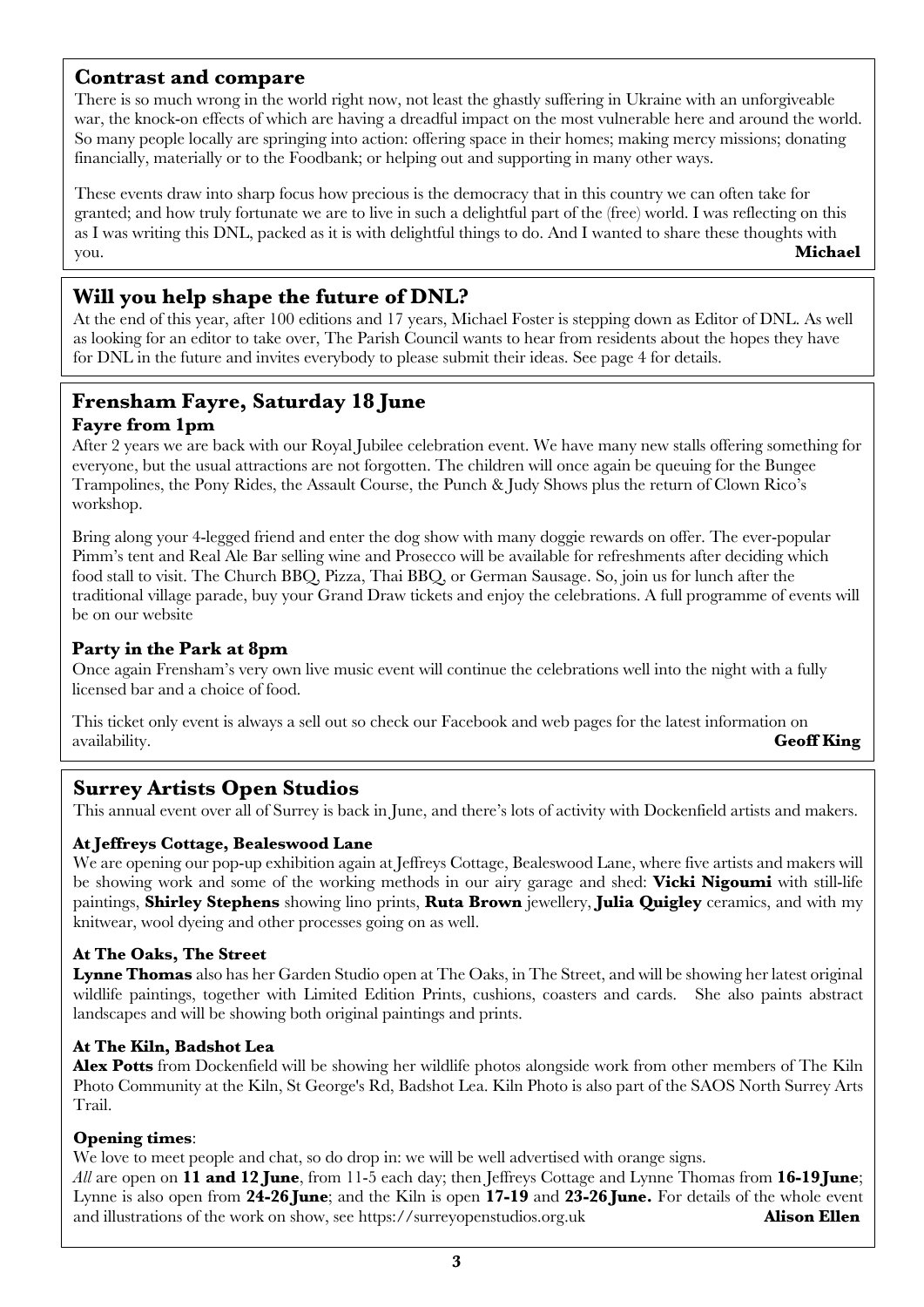# **News from Dockenfield Parish Council**

All Parish Council meetings are now being held in the Church of the Good Shepherd. If any residents wish to speak at a meeting there is a slot in the agenda, please advise the Clerk beforehand. The agenda can be found on the Parish Council website a week before the meeting: www.dockenfieldpc.org.uk Alternatively, any questions you would like to be discussed at the meeting, please contact the clerk at dockenfieldclerk@hotmail.co.uk

#### **Future Parish Council Meeting Dates**

Tuesday **17 May 7.45pm** (Annual Parish Meeting) and Tuesday **21 June 8pm**, both at The Good Shepherd.

#### **Annual Parish Meeting**

The Annual Parish Meeting (APM) will be held on Tuesday 17 May at 7.45pm at the Church of the Good Shepherd. This will be the first APM held in person since 2019 so do come along to hear what the Parish Council has been working on, with a presentation on the Surrey Hills AONB Boundary Review, and it is a great opportunity to make your views heard. Tea/coffee and light refreshments will be served.

#### **New Councillor**

We thank Richard Blackburn for over 10 years of service to the community as parish councillor. Amanda Adolph is stepping in as our new parish councillor and she was co-opted in at the April parish council meeting. We wish Amanda all the best in her new role. Amanda said: "*I would like to thank Dockenfield Parish Council for welcoming me so warmly into the fold. As a long-term resident of Dockenfield, some 23 years this year, I am looking forward to serving the community, fairly, objectively, responsibly, to the very best of my ability and aspire to fill some undeniably 'big shoes '*."

#### **Ukraine**

**Plance**<br>A warm welcome to the Ukrainian families that have joined us recently in the community. We understand that approximately 15 families are already in the Farnham, Frensham, Dockenfield and Rowledge area. Whilst the approximately 15 lamnes are aneally in the Farmann, Fremshan, Boekenheid and Rowledge area. Whilst the circumstances that have necessitated this are obviously shockingly awful we hope that you are able to enjoy your  $\frac{1}{\pi}$ time in our community (see also page 19).

#### **Surrey Hills Area of Outstanding Natural Beauty (AONB) Boundary Review**

A number of Dockenfield residents attended a recent update meeting on the Natural England AONB boundary review. The evidence gathering stage is now complete and analysis of the evidence is in progress evaluating the "natural beauty" of the area which takes in aspects of landscape beauty, scenic quality, wildness, tranquillity and natural and cultural heritage. This is not likely to be a quick process and will lead to statutory and public consultation on the proposed extensions likely in early 2023. More information will be shared at the Annual Parish Meeting (see above).

#### **DNL (Dockenfield Newsletter)**

After 17 years and nearly 100 editions of the DNL, Michael Foster has informed us of his intention to pass on the baton after his 100th edition as Editor later this year. The dedication and professionalism which Michael has shown in editing DNL is immense, taking it from a modest bi-fold sheet to where it is today. Many thanks also to Debbie Foster for her invaluable work in laying out each and every edition. We are truly grateful to Michael and Debbie for all that they have done and will continue to do through to their 100<sup>th</sup> edition.

The Parish Council have discussed this with Michael and it does present an opportunity to evolve DNL in a new direction. Should DNL be more digitally based? Perhaps a hybrid approach with a social media style for more realtime notifications with a less frequent paper-based edition for less time sensitive articles? There are many ways that DNL could evolve – the email readership outside the village is actually larger than the paper distribution within the village - we want to hear your views on how you would like the DNL to evolve and most importantly we need a new DNL Editor volunteer.

#### **Pedestrian Road Safety**

At the last parish council meeting the issue of pedestrian road safety on The Street was raised by Karen Wane, Bryony Bentley, Ben Robinson and Nicky Rutherford. The idea of a 'virtual' footpath was discussed together with other potential solutions e.g. 20mph speed limit, additional chicanes. We will be taking advice from Surrey Highways on the most appropriate way(s) to improve pedestrian road safety.

#### **Defibrillator at the Bluebell**

We have now had the second defib installed on the wall of the Bluebell Pub, many thanks to Lucy and Robin. It is great to have one at either end of the village; the other being in the phone box at Abbotts Cottages.

#### **Phone Box**

As you all know the phone box is looking very sorry for itself. You will be pleased to hear the Parish Council are in the process of purchasing a newly refurbished phone box. This will be re-sited next to the village sign, so it isn't under a tree. The new phone box will still be housing the defibrillator.

**Paul Wood (dockenfieldchairman@hotmail.com) and Jessica Hobday (**dockenfieldclerk@hotmail.co.uk**)**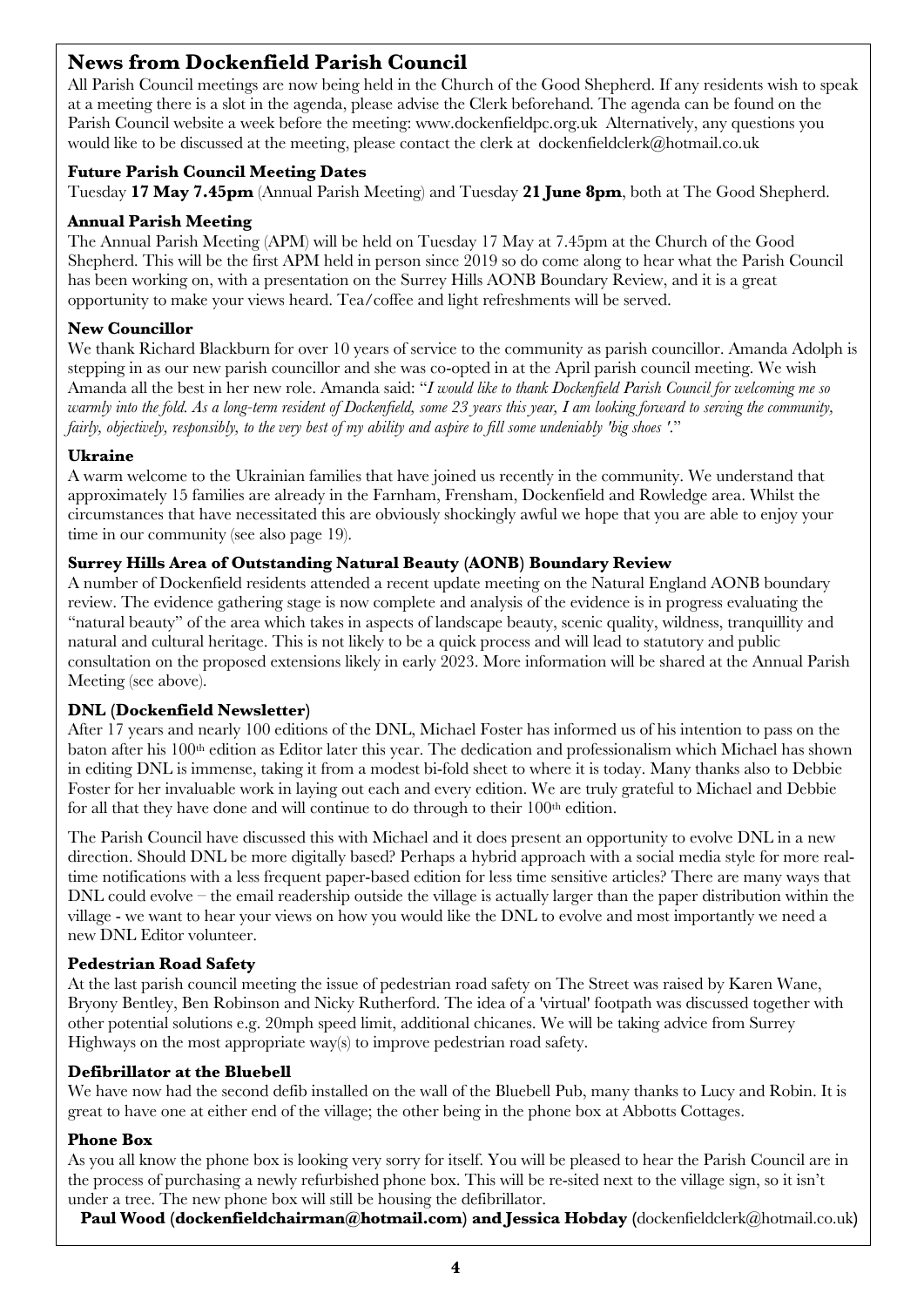# **Dockenfield Day Saturday 4 June**

# **The pint-sized fete, with the big, big heart**

#### **Dockenfield celebrates The Queen's Platinum Jubilee Saturday 4 June Fete: 2-6pm at the Playing Field, Abbotts Cottages**

#### **Dockenfield Day needs…**

**Your help:** In order to make it all happen, we need lots of help. Whether you can do something in advance or help on the day, many hands are needed to make sure we can run everything safely and successfully. If you're able to help out – in whatever capacity then please email the committee at Dockenfield.Activities@gmail.com. The more people helping the merrier.

**Your gazebos:** We really need to borrow these for the day if we may......hopefully the sun will shine but it's good to be prepared…

**Your stuff:** Dockenfield Day doesn't depend on commercial stalls brought in from outside to pay the bills. Our main earners are the local stalls that depend on the generosity of residents. So, if you have anything you can donate to the following stalls, please leave the items at one of the following 'Drop Off Points':

| <b>Garden Plants*</b>                                                                                                                  | Dan Bosence, Jeffreys Cottage, Bealeswood Lane         | Tel: 792442       |  |
|----------------------------------------------------------------------------------------------------------------------------------------|--------------------------------------------------------|-------------------|--|
|                                                                                                                                        | or Pam Hibbert, Manor House, Old Lane                  | Tel: 792573       |  |
| Books/DVDs/Music/Paintings**                                                                                                           | Jason Griffiths Batts Cottage, Batts Corner            |                   |  |
| <b>Raffle Prizes</b>                                                                                                                   | Christine Allingham, Tytherley, The Street             |                   |  |
| <b>Toys for the Toy Stall</b>                                                                                                          | Joolz Miles, Orchard End, Bealeswood Lane              | Tel: 07833 355359 |  |
| <b>Cakes on the Day</b>                                                                                                                | Please just bring your sumptuous cakes down on the day |                   |  |
| $*$ Place remains we can only sell plants that look booting $\mathcal{S}_{\alpha}$ they need patting up as seen as pessible not at the |                                                        |                   |  |

\* Please remember, we can only sell plants that look healthy! So they need potting up as soon as possible not at the last minute or we can't sell them. If you are purchasing plants, please bring your own plastic bags and boxes. \*\* Includes paintings, pictures, prints and other wall hangings. **Roly Miles**

# **So many things to see and do**

We've got loads of things going on this year, for all ages, including:

| Punch and Judy<br><b>Bouncy Castle</b><br><b>Space Hopper Sprint</b><br><b>Bar and Real Ale</b><br><b>Bash the Rat</b><br><b>Coconut Shy</b><br><b>Tea and Cakes</b><br><b>Frensham Village Shop</b> |                                                                                                                                                                                                      | <b>Human Fruit Machine</b><br><b>Children's Races</b><br>All day BBQ<br>Raffle<br><b>Book Stall/Music/Pictures</b><br>Tombola<br><b>Face Painting</b> | <b>Garden Plants</b><br><b>Ice Cream</b><br><b>Toy Stall</b><br>Tug of War<br><b>Fun Dog Show</b><br><b>Pole Joust</b><br><b>Fancy Dress</b> |
|------------------------------------------------------------------------------------------------------------------------------------------------------------------------------------------------------|------------------------------------------------------------------------------------------------------------------------------------------------------------------------------------------------------|-------------------------------------------------------------------------------------------------------------------------------------------------------|----------------------------------------------------------------------------------------------------------------------------------------------|
| <b>Programme of Events</b><br>2 <sub>pm</sub><br>2.05 <sub>pm</sub><br>$2.40-3pm$<br>$3-3.30$ pm<br>$3.30 - 4pm$<br>$4-4.45$ pm<br>4.45 <sub>pm</sub><br>5 <sub>pm</sub><br>$5.15-6pm$               | Fete opens<br>Stalls open<br>Punch and Judy<br>Children's Races<br>Tug of War contest<br>'Out of the Blue' Jazz Band<br>Raffle draw, Children's Parade & Prize Giving<br>'Out of the Blue' Jazz Band | <b>Timings are approx</b><br>Fun Dog Show (all dogs welcome, please arrive by 4.50pm)                                                                 |                                                                                                                                              |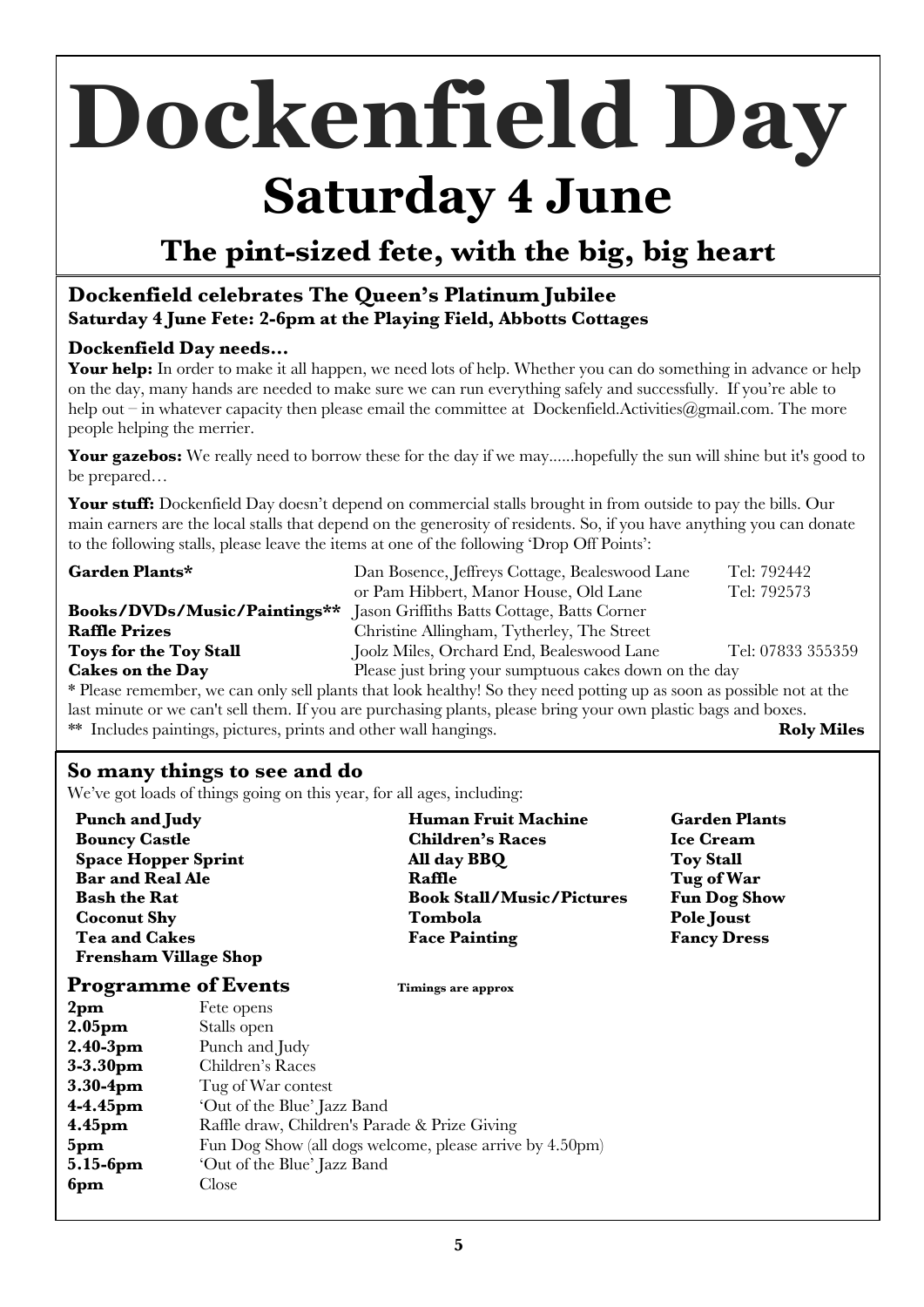#### **Additional information on Dockenfield Day**

\* This year's Competition. It's up to you how you come dressed, so have your 'Platinum Jubilee' outfits ready! We'll be running the usual competition for age categories: 5 and under, 6-11, 12-17. And all the stallholders are asked to participate in the fun.

\* Stallholders. Can stallholders please be sure that they are available to set up, run and tidy their stall? Stallholders are also encouraged to dress up in an appropriate costume.

\* Parking. Please could we ask stallholders and villagers not to occupy all the parking spots near the fete so that visitors have plenty of places to park their cars.

\* Alcohol will be on sale to over 18s only. No spirits will be sold, nor should any be brought in. No alcohol should be bought, brought in or consumed by under 18s.

\* Please will dog owners keep their pets under close control at all times.

If you want to know more about how you can help, then please email the committee:

**dockenfield.activities@gmail.com**

# **Frensham Peddlars**

#### **Meet every Thursday evening, 6pm at Hollowdene**

The Frensham and Dockenfield Season 2 is under way - this is a 'Live Cycle Ride' and cannot be found on any streaming channels! We cycle every Thursday night for approx 2 hours covering between 12 - 15 miles of bridleways and country lanes. We meet at 6pm at Hollowdene Recreation Park in Frensham and aim to leave around 6.10pm

Lots of fun and a great way to discover new routes around our beautiful countryside - we also have a pit stop enroute! No cost - just turn up and join in and if you are familiar with the area, we welcome new leaders! If you would like further information, please email vicki.hinde@btopenworld.com

Look forward to meeting some new peddlars - all bike types - including e-bikes - road bikes not suitable for some of the paths. **Vicki Hinde**

#### **'Spring into Summer' Concert by Cantique Chamber Choir Saturday 28 May, 6pm at St Mary's Church, Upper Froyle**

If you enjoy music by Rutter, Elgar, Gibbon and Morley (amongst others), then this concert is definitely for you. It is being held in the beautiful St Mary's Church, Upper Froyle, GU34 4LB to celebrate its re-opening after extensive re-wiring and redecoration.

Cantique was founded in 1997 by Richard Potter and Bob Warren, both highly experienced choristers and musical directors to create a small choir of friends who sing for pleasure and to raise money for worthwhile causes. The choir lives on, with Richard Walshaw appointed as the new musical director in February this year.

Tickets need to be booked in advance from Caroline Findlay (01420 22019) or Karen Potter (kwilson2525@btinternet.com) to reserve a seat, and entry is by donation to include wine and nibbles. Please give generously to help pay for the refurbishment and continuing repair costs.

I have recently had the pleasure of joining the choir and look forward to taking part in future fund-raising concerts. For more information see www.cantique.org **Debbie Foster**

# **Millbridge WI**

With meetings now pretty much back to 'normal', Millbridge WI has been able to bring members together for various events in the past few months. Recent meetings have included speakers on 'Love and Ardour', Farnham Castle through the ages and also a professional demonstration of flower arranging skills. May's monthly meeting will be on glass painting and June will provide inspiration for gardeners. The annual garden party at a member's house will take place in July, followed by a talk on the RSPB in August.

A recently held quiz night at Frensham Royal British Legion helped raise funds, and upcoming outings are planned for the summer months, along with our regular inter-WI competitions. The WI cake and produce stall will be back at the Frensham Fayre on Saturday 18 June. Monthly meetings take place in the Marindin Hall on the third Thursday of each month, and new members and visitors will be most welcome. More details are available on our website (*www.millbridgewi.co.uk*), Facebook and Instagram pages. **Janet McFadyen**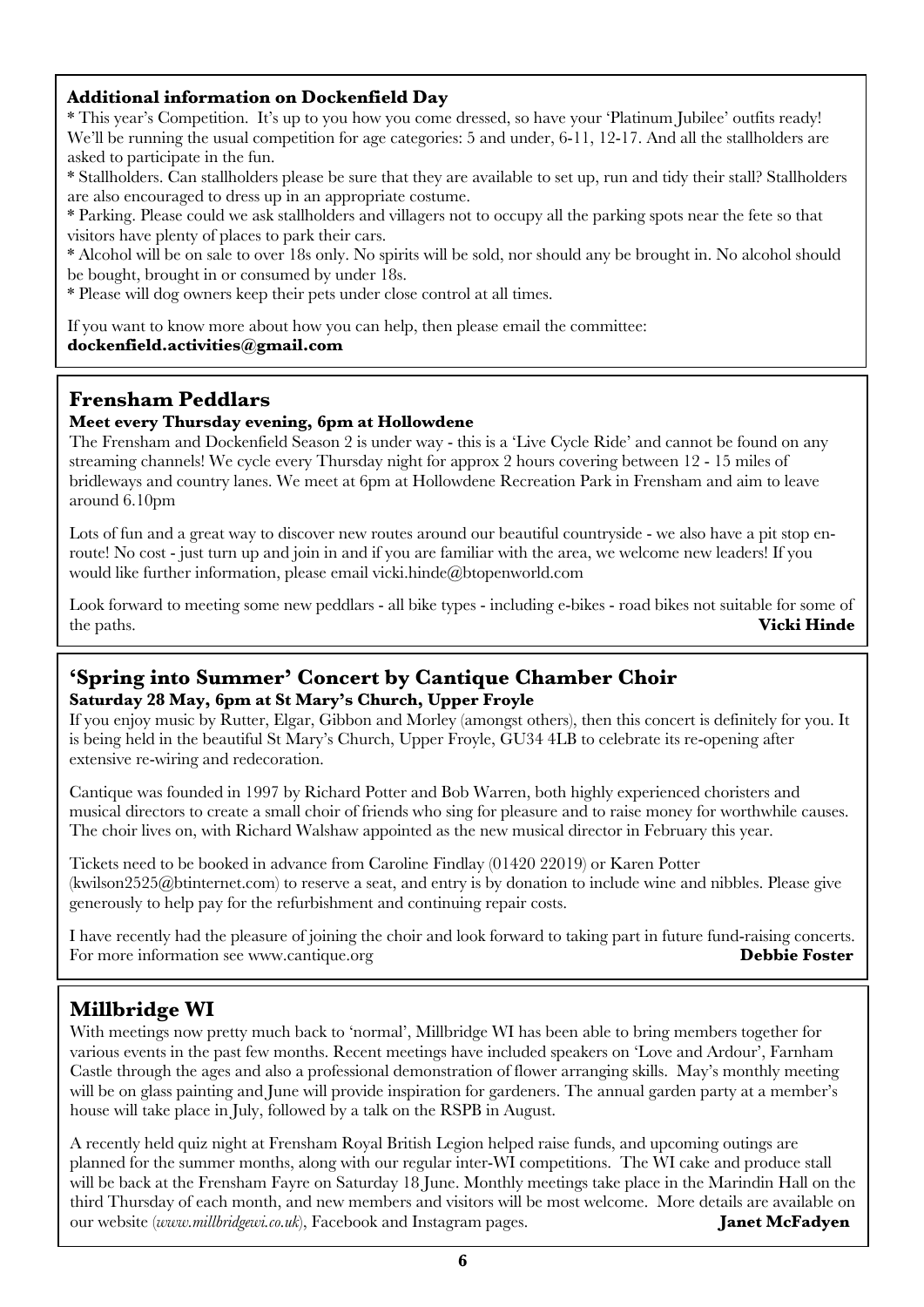# **News from our Parish hostelries**

**The Bluebell (Tel: 792801; www.bluebell-dockenfield.com)** How can it be May already? We've had such a positive start to the year here and one of our busiest weeks in 9 and a half years a few weeks ago! Our polytunnel is up and what was our play house is now going to hopefully become a 'kitchen garden' starting with courgettes and pumpkins. We are already making use of our home-grown herbs in the kitchen.

We don't have any major events planned, but we are gearing up for a busy Queen's Jubilee long weekend, so definitely book if you plan to visit then.

#### **Regular Opening Hours**

Monday: Closed (except bank holidays) Tuesday: 12-3pm (food 12-2.30pm); 5.30-10pm (food 6-9pm) Wednesday: 12-3pm (food 12-2.30pm); 5.30-10pm (food 6-9pm) Thursday: 12-3pm (food 12-2.30pm) 5.30-10pm (food 6-9pm) Friday: 12-3pm (food 12-2.30pm) 5.30-10pm (food 6-9pm) Saturday: 12-10pm (food 12-9pm) Sunday: 12-6pm (food 12-3.30pm) Booking is essential! This can be done via our website: https://bluebell-dockenfield.com/, by email: bluebelldockenfield@icloud.com or by calling 01252 792801.

#### **Men's Night**

The Bluebell hosts the ever-popular Men's Night that takes place on the second Thursday of every month, from 8pm. The next two dates are Thursdays **9 June and 14 July**. See page 10 for more details.

#### **Takeaways**

Whilst we aren't advertising takeaways, we will still always take orders as long as the kitchen isn't too busy!

It's been lovely to see many of you in the pub and your support is hugely appreciated.

#### **Lucy, Robin and The Bluebell Team xx**

#### **The Holly Bush, Frensham (Tel: 447060 www.thehollybush.co.uk)**

Regulars at the Holly Bush, and indeed most passers-by, will have seen the Ukrainian flag flying proudly from their flagpole. But the pub has offered so much more than this emotional support by organising, indeed operating, a mercy drive of supplies to the Ukrainian border. See the full article on page 19.

#### **Frensham Royal British Legion Club and Branch (Tel: 793014, www.frenshamrbl.org.uk) Centenary and Platinum Jubilee Open Day – Friday 3 June 3pm to 11.30pm**.

We are celebrating 100 years of the club and the Queen's Platinum Jubilee – all are welcome and admission is free. In the afternoon there will be Morris dancers, children's activities (including 'Make a Crown at Home' competition and 'Beat the Goalie'), tombolas, bric-a-brac, plant and book stalls, afternoon tea with fun quizzes and Hoy Bingo and a grand raffle. A good afternoon for friends and families. In the evening there will be music and a barbeque, followed at 8.30pm by Brobed Stils, one of Farnham's finest bands. (If you receive a printed copy of DNL then you should receive a flier with full details for this event.)

#### **Open Mic Nights**

The Legion held the first of a series of open mic nights on 26 April, with a great selection of local talent, both professional and amateur, playing folk, blues, American folk-rock, American country-rock and rag. This is intended to be a regular event at 8pm on the fourth Tuesday of every month, ie 24 May (not 31 May as in the Parish Magazine), 28 June, 26 July and 23 August. Just turn up either to listen or take part. **Janet Caiger** 

#### **Craft Brews Brewery and Taproom (Tel: 07774 982174 ; www.CraftBrews.UK & @CraftBrewsUK)**

Friday  $11 - 8$  pm Saturday  $11 - 8$  pm Sunday  $11 - 7$  pm

We are open with seating available in our Taproom, Marquee and on our Terrace.

Additional opening hours / food events are posted weekly to our website / social media.

Please check out our website / social media for special events over the Platinum Jubilee Weekend. **Joe Wood**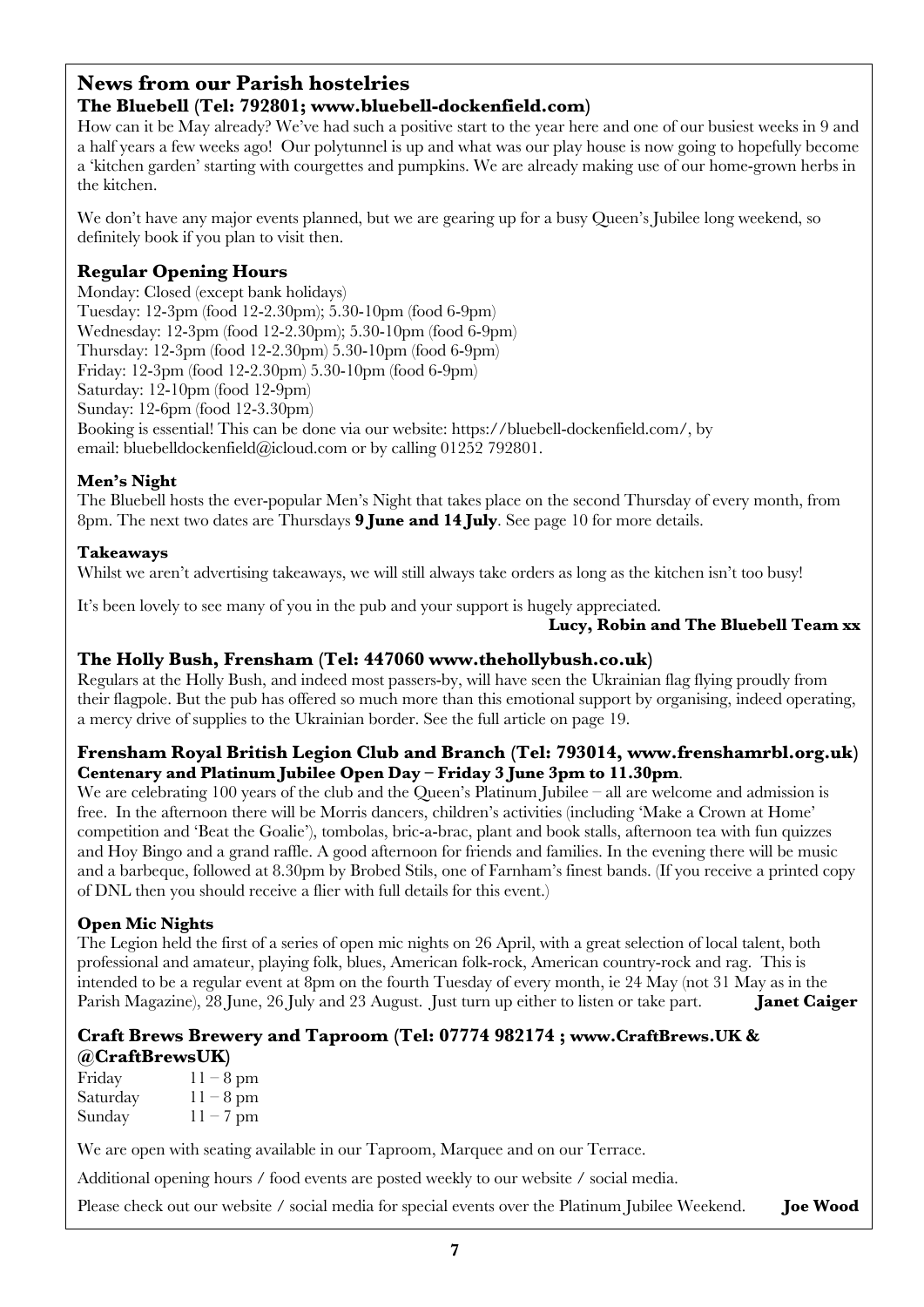#### **Bealeswood Common**

Bealeswood Wildlife Recording Group (BWRG) was founded at the onset of the first Covid-19 Lockdown in March 2020 with the aim of recording all wildlife at the Main Common, the Bluebell "Triangle" and the Lower Common off Bealeswood Lane and includes the pond near the lane's intersection with the bridle path.

Monthly notes and photographs on the wildlife are pinned to the noticeboard on the Common and an annual checklist of all species recorded from members of the group is posted on the Parish Council Website http://www.dockenfieldpc.org.uk/wildlife.html .The membership of the group is listed on the Read Me tab on the checklist.

Over the last two years the group has recorded an impressive list of vertebrates (11 mammals, 62 birds and 4 amphibians) and 147 invertebrates including 27 butterfly species and six out of the seven principal British bumblebee populations. A study commissioned by Waverley Ranger Mrs Vicky Keller as part of the National Vegetation Survey in 2021 noted eighteen different plant communities. These included eight plants on the English 'Red List' of rare or endangered species. The BWRG recorded 136 flowering species, 21 grasses/sedges, 33 trees/shrubs and 11 fungi; the latter from an initial study to be progressed in autumn 2022.

Perhaps the most exciting find of 2021 was a thriving colony of Purple Hairstreak butterflies. It is not rated as a rare species but normally discreetly hidden in the crown of a tall oak. It provides one of the ultimate challenges of observation, rewarding only the most patient and dedicated experts. Thus, it was a thrill for all the group to find several enjoying the sun on many August afternoons just above the Main Common seat.

One achievement that may have passed you by followed when, supporting Vicky's submission, the group answered many of the wildlife and conservation queries from inspectors judging the international Green Flag Awards. As a result, Bealeswood Common was one of two new winners within Waverley Borough which impressively now has 10 of the 161 awards across the SE region (see https://www.greenflagaward.org/about-the-award/).

#### **Alan Cox on behalf of BWRG**

# **Bealeswood Wildlife Group walks 2022**

**Saturday 25 June**. 10.00 till 12.00. Meet outside Jeffery's Cottage, Bealeswood Lane, GU10 4HS. Summer Flowers walk. Numbers restricted to 10 on first come first served basis. Bookings with Dan at dwjbosence@btinternet.com or 01252 792442.

**Saturday 2 July**. 9.30 Meet at Bealeswood Common noticeboard or 10.00 at Abbots Wood Inclosure carpark GU10 4HA. Walk until 11.30. Good paths. Butterfly walk to see, perhaps, Purple Emperor and certainly others along the way. Coffee stop at Alice Holt visitor centre after. Info from Steve: 07530 044278.

**Friday 22 July**. 21.30-22.30 meet at the corner car park Frensham Common GU10 3DW. Nightjars and other night-time wildlife. Steve: 07530 044278.

**Friday 19 August**. 20.30 -22.00 Meet at Bealeswood Common noticeboard. Bat walk. Listening and watching bats at sunset, walking to Frensham Mill and back; good paths. Steve: 07530 044278. **Steve Luckett**

# **Meanwhile, at 6am one Sunday….**

How many people do you think would pitch up for a 'Dawn Chorus' walk at 6am on a Sunday morning? Well, 29 was the answer on 1 May (International Dawn Chorus Day 2022). Be honest now, you didn't expect the answer to be so high did you? But what a grand time was had by all as we walked quietly along the local wooded paths listening out for the birdsong. And that came in great abundance, just see the list at the end of this article.

And then back to Alison and Dan Bosence's for coffee and quite delicious home-made croissants. At the end of that scrumptious breakfast a collection was made for the Ukrainian Disaster Emergency Appeal with  $\angle$ 220 donated plus any other monies that were subsequently done on-line.

List of birds heard: Nuthatch; Wood pigeon; Stock dove; Blackbird; Song thrush; Mistle thrush; Robin; Wren; Magpie; Chaffinch; Jackdaw; Cuckoo; Canada geese; Great tit; Chiff chaff; Pheasant; Firecrest; Crow; Blackcap and Collared dove. Swallows were seen but not heard.

# **Sculpture News**

Last year was a really good one for selling sculpture, people not going on holidays and having money to burn perhaps? This year I was able to create another large sculpture for 'Sculpture by the Lakes' in Dorset, a fabulous place to visit by the way. The sculpture is called 'Theia (Goddess of Light)' and reaches 4.2m high. This is my latest bronze sculpture and a copy of her will also be featured at 'The Grange Festival' in Alresford this summer for any of you lucky enough to get tickets! I was posing here on the Private View day while very subtly showing my solidarity with Ukraine- perhaps it was too subtle? **Nicola Godden**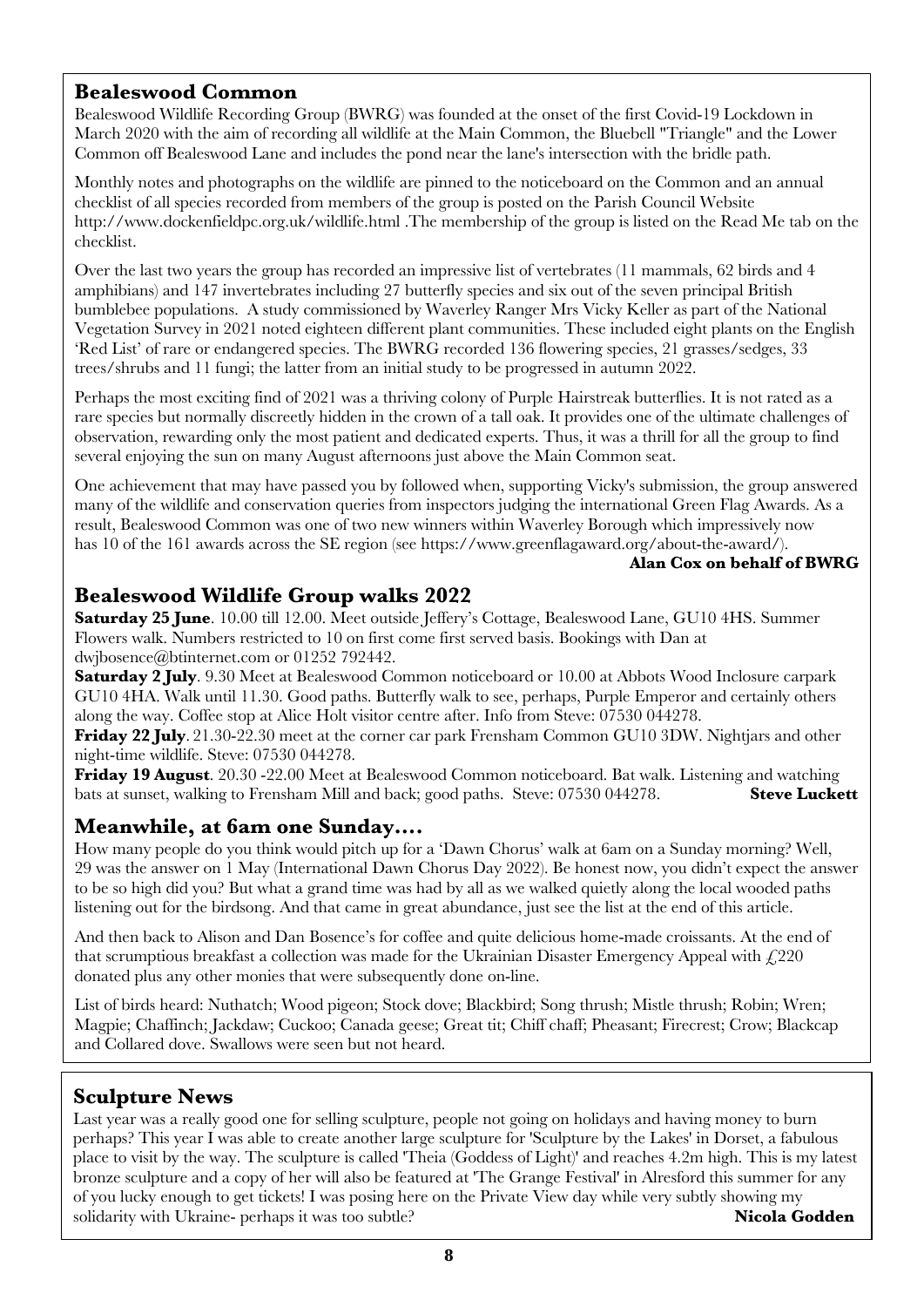

**Above: Saffi the dog leading the Dawn Chorus walk. See left**

**Below: Nicola Godden and her sculpture 'Theia (Goddess of Light)'. See left**



# **Please remember the Foodbank**

We first started collecting for the Foodbank almost exactly two years ago, on 7 May 2020, and since then we have collected an astonishing 11,035 items of food and toiletries. So, the first thing to say is the hugest 'thank you' to everyone who has donated. You are making such a difference.

The retreat of the pandemic has however meant a noticeable falling off of donations at the very time that rising energy prices and general inflation has seen '*a sudden surge in demand*'. So once again, sadly, the need is pressing. If you are able to help, in whatever way and however modestly, please leave any contributions:

- On the table in the (open) front porch at Farm Cottage, Bealeswood Lane, Dockenfield GU10 4HS. We will be sure to check the porch at least twice a day and take food in for safe storage until we deliver each week.
- If you live at or near Great Holt, then please take your donations to Heather Britton, The Coach House, Great Holt, Old Lane, GU10 4HQ.

All contributions of non-perishable items are hugely welcome provided they are within code. Or, if you prefer, put cash donations through the door and we'll do the shopping. Thank you so much.

#### **Michael and Debbie Foster and Heather Britton**

*The photo top left taken inside one of the foodbank warehouses shows a contribution, from our Parish, on the floor waiting to be sorted and stacked.*

# **Springtime topics**

As the Spring gets under way and lightens our spirits two birdrelated topics may be of interest to readers of the DNL: The first Cuckoos have apparently arrived in the UK, and people are reporting sightings from a number of places. Dockenfield residents will no doubt be keen to join their numbers (see the 'Cuckoo Clock' on page 11) It always amazes me to consider the long-distance flights made each year by these intriguing birds. The British Trust for Ornithology reports that five Cuckoos which were fitted with tiny satellite tags during last year's breeding season have survived their autumn return to central Africa and are on their 8,000 km (4,970 miles) migration back to the UK. One, named Cuckoo Ellis, has already arrived at his breeding grounds in Scotland.

A favourite family activity, especially in the warmer months, is taking the children to feed the ducks. This often seems to involve feeding them with large amounts of bread, which can be harmful to ducks, and can cause malnutrition and disease. Bread can also pollute the water in lakes and ponds. Ducks eat aquatic insects, snails, worms, pond weed and other vegetation, which are readily available in their natural habitats. A healthy balanced diet is especially important during the breeding season. Alternatives which can be safely fed to ducks could include modest amounts of peas, sweetcorn and chopped lettuce or other greens. Enjoy watching the birds during the Spring and Summer months. **Val Lewis**

*Wouldn't you just know it! In the last DNL, Val wrote a fascinating piece on bird flu, and was able to accurately say that, at the time of writing, no cases had occurred in Surrey or Hampshire. On 6 February, just after DNL had been sent to the printers, the papers reported an outbreak of bird flu had been confirmed near Bishop's Waltham in Hampshire. DEFRA said that all the birds at the affected premises were humanely culled and the appropriate protection and surveillance zones were introduced.*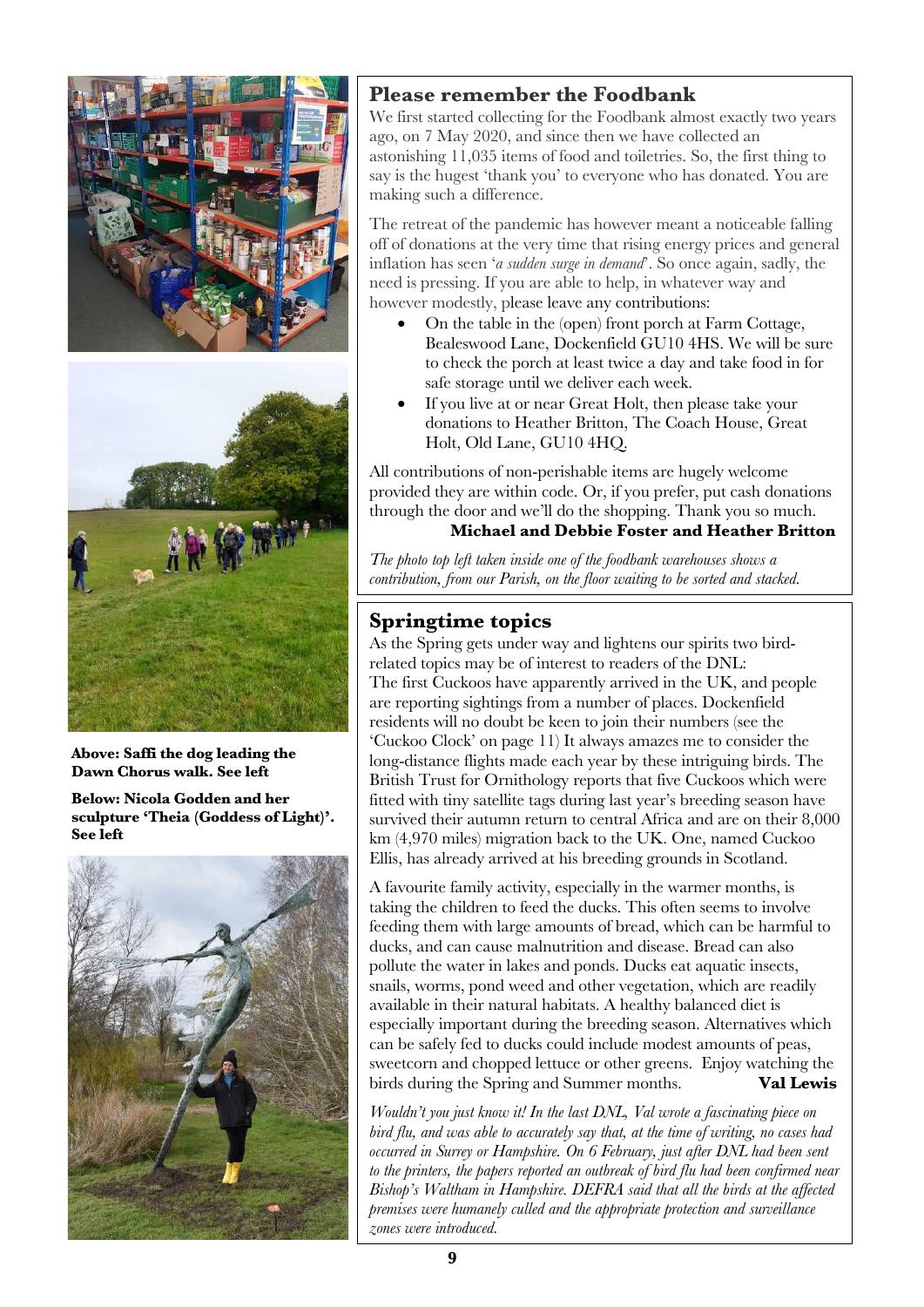

# **Hedge Planting**

On a sunny Saturday morning in late February, the village's new field by the sports pitch gained a 160-metre-long hedge. A brilliant turn out of around 20 members of the village, armed to the teeth with their garden tools and provisioned with Jill's tea and biscuits, planted 660 hedging plants and 8 trees along the boundary with the main field. While half of the plants were funded by the Parish Council, Surrey County Council provided the remaining trees and whips as part of their effort to increase tree cover in the county. Our thanks to Jessica Hobday, our Parish Clerk, for liaising with the County Council to ensure the success of our bid.

The hedge is a mixture of holly, oak, hawthorn, blackthorn, spindle, hazel, birch and dogrose. The trees, which are planted at intervals in the hedge, are cherry, oak, alder and beech - all native and deciduous. If property is about location, location, location, the Open Spaces Group decided that planting is all about preparation, preparation, preparation. To give the plants the best chance in extremely heavy clay soil, Roger arranged for a digger to prepare a trench which was backfilled with topsoil. To stop the plant roots facing too much competition, he sourced some coir matting to suppress weed growth and even painted spots on it to get the plant spacing correct. To stop everything being eaten by deer, Roger also devised a cunning netting system. And every volunteer was presented with a pack of plants prepared the day before by Alison, Nathalie and Dan.

It was a very successful and enjoyable morning. The hedge will now be left to establish itself and after a while we will start to cut it in the autumn after the bird nesting season. Over time the coir matting will biodegrade and the netting will be removed once the plants have established themselves properly and are no longer at risk from deer. Hopefully in four years or so we should have a fairly well-established hedge, to be admired on future D-Days and enjoyed by the local wildlife!

**Nathalie Griffiths, Dan Bosence, Roger and Jill Trout, John Stirling (the Open Spaces Group)**

# **Monthly Organ Recitals at St Mary's Church**

The monthly Organ Recitals in St Mary's Church, which started up again in September last year, take place on the 3rd Tuesday of every month with visiting organists presenting varied programmes of organ music.

The series continues with Anthony Gritten (Royal Academy of Music) on **17 May**; Mike Smith (St Mary's, Frensham, this to be confirmed) on **21 June**; Richard Pearce (BBC) on **19 July**; Tim Rivalde (Chichester Cathedral) on **16 August**; and Claudia Grinnell (Winchester Cathedral) on **20 September**. There will be rolls and soup for all available from 12 midday in the church hall, with the recital between 1-2pm.

There is no charge for anything but donations to offset the series expenses, either cash or using the card reader by the main door, will be most welcome. **Mike Smith**

# **Village Lunch**

Village Lunch is growing in numbers each month. Lunch for **25 May** will be curry and rice with a vegetarian version together with the choice of puddings and the stall and raffle are for the lunch on the bowls club. The lunch on **22 June** will be bangers, mash and beans with vegetarian sausages as an alternative plus the numerous choices of puddings and the stall and raffle will be for the bell ringers. Looking forward to **27 July** the lunch will be ham and egg salad, again with all the puddings and the stall and raffle will be for the church flowers.

There is no need to book just turn up with your  $\ell$ , 5.00. You can arrive from 11.45am onwards and lunch will be served at 12.30pm prompt. **Pam Watmore**

# **Men's Night at the Bluebell**

These happen every second Thursday of the month at the Bluebell and are delightfully convivial affairs. They start from 8pm, with most people eating although that isn't obligatory. There is fun, companionship and good conversation. You don't have to live in Dockenfield to attend, all are welcome although it's probably best if you are male and over 18! The next two dates are **9 June** and **14 July**. Full details from Mark Rosling: markrosling@outlook.com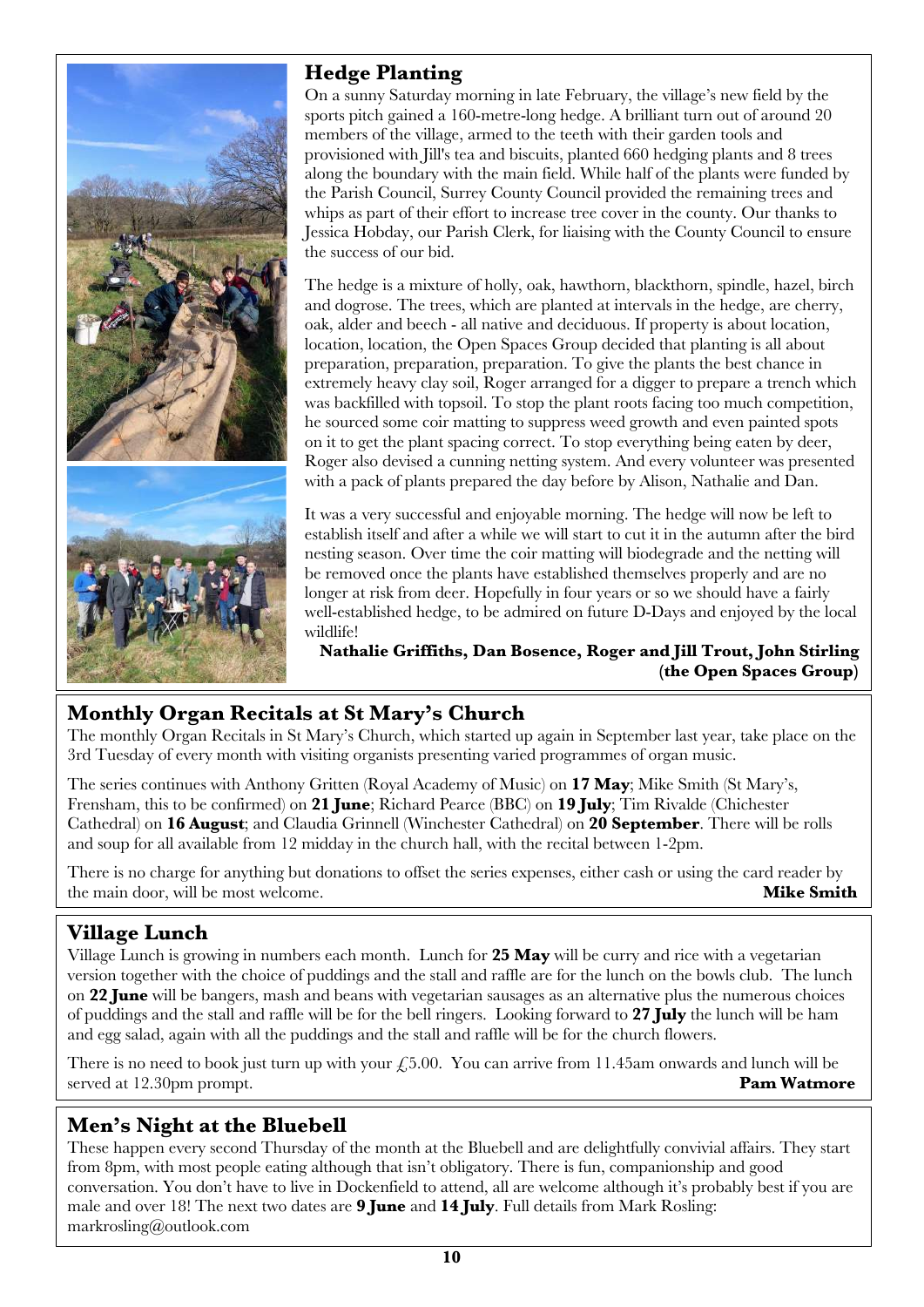# **DNL's Cuckoo Clock 2022**

*Ok, dear cuckoo, what kept you? last year the first DNL reader to hear its distinctive sound reported in on 26 February. But this year it appeared a month and a half later. Many people don't appreciate that this iconic bird is on the 'red list' of threatened wildlife and so this could be a reason for its later arrival and the fewer numbers of readers writing in this year to report that they had heard it. Anyway, here is this year's list in chronological order*

**15 April** (Good Friday, as it happens) and at 5.45pm Anne Tutt hears DNL's very first cuckoo at Great Holt. It carried on being very chatty in the following days, according to Anne.

**17 April:** at 10am Harold Parratt hears the cuckoo for the first time near Hatch Pond (that's the one on the left as you approach the village from Frensham**.** Then at 11:48am (I just love how exact that is!) Claire Jackson heard him at Tutt's Field, Great Holt.

**18 April**: Jill Denbigh both hears and sees 'Colin the Cuckoo' a well-known personality at Thursley Common.



the UK, preferring the warm climate of Africa. *Below*: A cuckoo egg next to that of a r<sub>eq</sub>

preferring the warm climate of Africa.  $I^{k|DW}$  A correction and planted it around the a curk oo' as early as February 2 or<br>chestra: in the first movement of Maliler's a furtry of reports for April and  $a_{11}$ <br>and plante

Drass, strings and percussion.<br>The encloors departure is due to its noto-<br>forward, however. In 1913, one  $M_1^{\text{L}}$  by<br>Thus beneding behaviour: eggs are laid in informed The Times, which publishes<br>rious breeding behaviou a host nest and, as the foster parent gets famin a most nest and, as the most parem  $\frac{1}{2}$  he had heard the call on February 4. him. This free to return to warmer climes. The sound to have to write again, eight days  $\frac{1}{\text{abs}}$ has of the last cuckoo call is as

dis- notable as the first. Int- Surrey's Dockenfield newsletter (www. dockenfieldpc.org. d uk/newsletter), edited by Michael Foster, runs a Cuckoo Clock' that tracks calls throughout the village. Last year's spring edition noted

forward, however. In 1913, one Mr Lyde cuckoo' correspondence um inform readers that the note had in fact uttered by a neighbouring trickster.

A more reliable way of enjoying theory oo's dulcet tones is via a cuckoo  $v_0$ where the hour is marked by call of a model bird. The clocks were first de oped in Germany's Bla Forest and were tral tionally wooden wil a mechanical clockno ment (one day/eight-

**21 April**: It pays to wake early as at 6am, Dan Bosence hears the cuckoo in Bealeswood Lane. Not long after, Jane Kenney hears it at Frensham Little Pond. Then in quick succession, at 12.53pm and 12.55pm to be precise, Steve Luckett and Alison Bosence both here it 'in the bluebell woods'. I am assuming those are the bluebells up on the ridge, but I may be wrong.

**30 April**: After a long gap (where has Mr Cuckoo been?), Debbie Foster hears her first cuckoo along 'Innams Path' (aka 'The Coffin Route')

**1 May**: at around 06.30am some 29 people all enjoying the 'Dawn Chorus Walk' hear the cuckoo at the same time along the path behind the Bluebell. I was on that walk and so heard it for the first time then.

**2 May**: And after a slow start, the cuckoo is making up for lost time with lots of readers hearing its call: Jack Bessant heard it at 07.15am and Marjorie about 10 minutes later, in '*two different parts of their garden* (in The Street), *coming from the direction of High Thicket*.' That same morning Ben Poulsom and Roger and Jill Trout all hear the same cuckoo at the same time at Batts Corner. Meanwhile Catherine Timson emails to say: '*I heard the cuckoo earlier, it sounded like it was right across the road from our house (Bower Hill.) I assume you're running your annual survey of when the cuckoo is heard!*' Sure am, Catherine!

**6 May**: Fiona Ricketts hears its unmistakeable call at 10am on the 'Fish Path' by Frensham Mill

# **And now…..DNL's nationally famous 'Cuckoo Clock'**

Dockenfield's very own **Claire Jackson** is a journalist of some quality and was recently commissioned to write an article for 'Country Life' magazine about Cuckoos for their 6 April 2022 edition. And, bless her, as you can see from the picture, she included a mention of DNL's 'Cuckoo Clock'. We only have room here to include a picture of the page on which DNL was mentioned, but if you'd like a copy of the complete article, 'Country Life' ( www.countrylife.co.uk ) have kindly given permission for me to do so. Just email me at michael.foster66@btinternet.com

# **April showers? Forget it**

**Jack Bessant** reports that the rainfall for the last 4 months has been January: 37.2mm; February: 206.1mm; March: 49.8mm; April: 17.4mm. February this year was the wettest since Dockenfield records began.

For comparison, the same months last year looked like this: January: 107.4mm; February: 52.2mm; March: 37.5mm; April: 9.6mm.

# **Help the local economy**

Did you know that, if every household in Farnham spent  $f<sub>k</sub>$  10 per week in local shops that would boost the local economy by £9million pa? (Source: Farnham Town Council Guide 2022/3)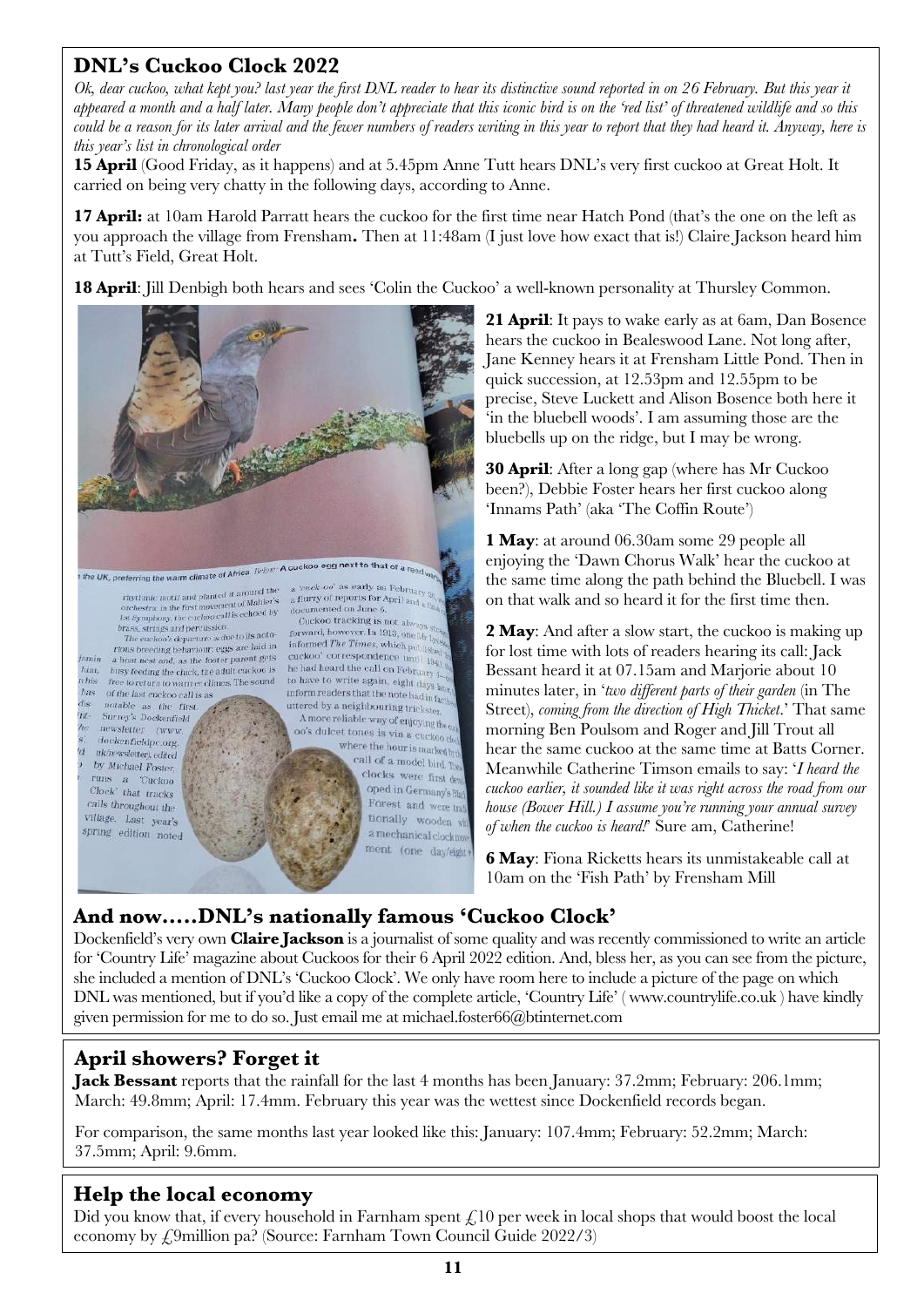# **St Mary's bells are ringing again…..**

The bells and fittings were removed from the church tower in mid-January and transported to Taylor's bell foundry in Loughborough where they underwent a once-in-fifty-or-sixty-years' overhaul. The previous overhaul was in 1951, and since then (in 1973) two 'new' bells have been added.



The bells were returned to the church on Friday 18 March, and over the weekend they sat in the ground-floor ringing room, so could be viewed from the church.

On Sunday 20 March there was a special morning service at St Mary's during which the bells were blessed, anointed and re-dedicated by The Right Revd. Dr Jo Bailey-Wells (Bishop of Dorking).

Seven of the bells have dedications and inscriptions, but No.7 bell only the date, 1658, the end of Oliver Cromwell's era. However, this has now changed, because during the service Bishop Jo announced that the bell would be dedicated to Harry Glover and henceforth be known as "Harry's Bell" – a completely unexpected honour! Harry was gobsmacked when the revelation was made. The photograph shows Bishop Jo (kneeling) and the Revd Jane Walker and Harry during the dedication of No.7 bell.

The overhaul and rehanging truly is a once-in-lifetime event, and the cost this time round is around  $\epsilon$ , 30,000. The 1951 overhaul cost  $\angle$  463, albeit there were only six bells then.

If any readers of DNL would like to view the bells in the belfry first-hand, you will be very welcome – please get in touch with me. **Harry Glover (Tel: 01252 797827; email: harry.glover@btinternet.com)**

# **Coffee Stop Dockenfield Every Friday 10am-midday at the Good Shepherd**

Coffee Stop is still popular and we are looking forward to being outside in the warmer weather. We now have a second-hand book stall; all books are 50p. Please keep supporting Coffee Stop, the best cafe in Dockenfield! Everyone welcome.

**Barbara Potter**

# **'Beloved Dockenfield …………'**

One beautiful spring morning in the village, **Jill Trout** re-discovered this final verse of "Dockenfield – Description of Joyous Church Life". Dedicated to Miss Andrews of Alder Holt, Dockenfield. An 18-page anthology, written by the Reverend Stanhope E. Ward, MA, who lived at Westhanger and was Vicar at the time that the Good Shepherd was built in 1911. I am including it in this edition because of its reference to the cuckoo.

*Beloved Dockenfield, thy very name The song of children and the hope of Heaven. Betokens all that country life should claim Long may remain thy simple ways of peace Of all things beautiful in earth and sky, And every cause of shame within thee cease. Thy fragrant flowers, the cuckoo's distant cry, May noble lives be lived for noblest ends To thee a rich and bounteous share is given, Where'er Thy lovely boundaries extend.*

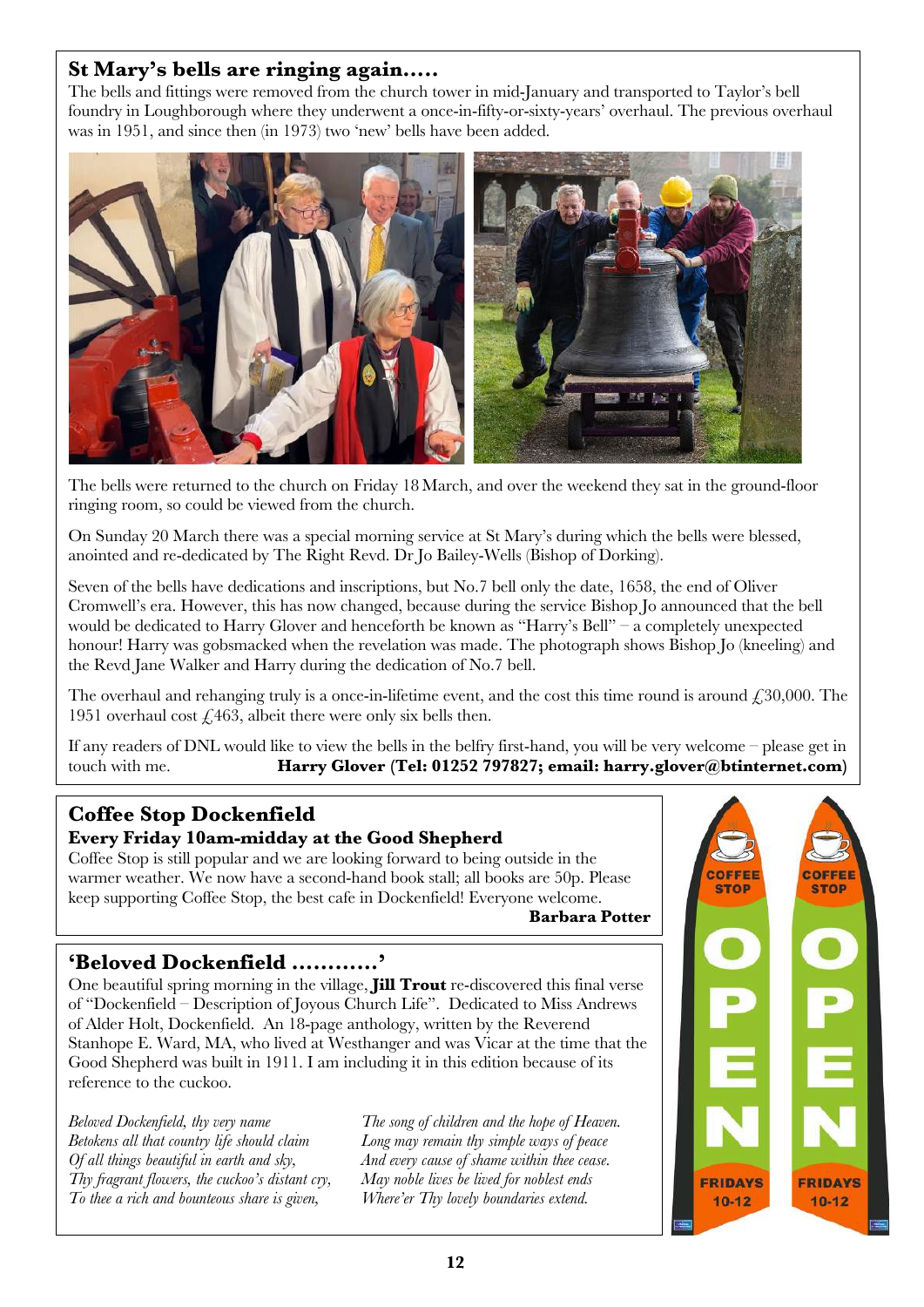# **News from our Churches**

**Easter Service**: Easter Day was a great celebration this year with over 100 people in church. We usually are packed to the gunnels at Easter with around 230 people, but after Covid and in these times of pandemic recovery I think we had a fabulous crowd! We certainly rejoiced with the choir singing the Hallelujah Chorus and then fizz and nibbles after the service. The children had their very own Easter hunt during the service too.

**An invitation to all for the Ascension Day service**: Jesus' ascension is a strategic part of his overall journey and yet few people, including Christians(!), even acknowledge the day, which is purported to be 40 days after he rose from the dead. Ten days later the Holy Spirit, which Jesus had promised, came upon the Disciples and this day – Pentecost – birthed the 'church' which later developed into what we are today. We will be celebrating Ascension on Thursday 26 May in St Mary's Church at 7.30pm. This will be followed afterwards by fizz and nibbles in the church hall. Come and join the celebration - all welcome! Pentecost will be celebrated on Sunday 5th June at 8am in the church of the Good Shepherd and 10.30am in St Mary's Church.

**Charities service**: Every year, St Mary's Frensham Trust – the almsgiving arm of the Benefice – supports many charities by giving grants of money so that they can continue their good works. People on the church electoral roll can nominate their favourite charity each year to receive a grant. Because the giving is given from interest on capital investments, regardless of the economic situation, we can always give grants, which is so reassuring! The charities supported are local, national and international. This year on 19 June we will be holding a special service to value as many of the charities that can come. The service will be in St Mary's Church at 10.30am. Do come along to support your charity, gain information about other charities and give generously if able.

**The Very Reverend Colin Semper**: Colin, who was honorary house-for-duty priest for the benefice here between 2003 and 2006, sadly died in late April after about 5 years of severe dementia which kept him house bound with his live-in carer, Miranda. He died comfortably in his sleep at home opposite St Mary's Church. He absolutely loved both Frensham and Dockenfield churches and was heart-broken when he had to completely retire due to heart problems. He then moved to Godalming, but returned to live in Frensham after his wife Janet died.

Colin's funeral service was held on Friday 6 May in St Mary's church and he was buried in the graveyard, joining Janet who had been laid to rest there in 2011. His service was one of great joy recapping his life as a priest and broadcaster with the BBC, his time as Provost Dean of Coventry Cathedral, as Canon Steward and Treasurer at Westminster Abbey for 10 years, and then working for the Diocese of Europe wherein he travelled greatly to Florence, Paris and Lugano, before finally coming to Frensham.

Colin was such a compassionate and thankful man who loved being with people and hearing about their lives. I called him my 'church dad' because he was always so loving towards me and my family. He was such a good preacher and both his voice and his personality conveyed the Good News he believed in so passionately.



**Good News**: What a difference the new chairs at the church of the Good Shepherd make. They are so much lighter in weight and have that 'arts and crafts' look, very much matching the wonderful stone work inside the church. I and the PCC are very grateful that Dockenfield Parish Council paid for 20 of the chairs which means we can comfortably seat 60, covering most functions.

Please do come to the services and other meetings to see for yourself. I also give huge thanks to all who gave generously so that we could complete this project, which will be beneficial for the whole community for the future.

**WIFI at the Church of the Good Shepherd**: We now have a CollecTin card reader for collections and donations for the church. However, we have had some glitches with it and it's not quite working properly yet. We are on the case!

**Exploring Christianity talks**: Starting last Sunday we had the first of our talks designed to interest, inform and inspire those whose faith in God is based on a range of stimuli – from scripture, religious paintings, poetry, music, architecture, science and our amazing world, also learning about extraordinary men and women whose achievements were driven by faith. These talks will take place on the third Sunday of every month. Full details can be found on page 14 and all are very welcome – refreshments provided. Cont/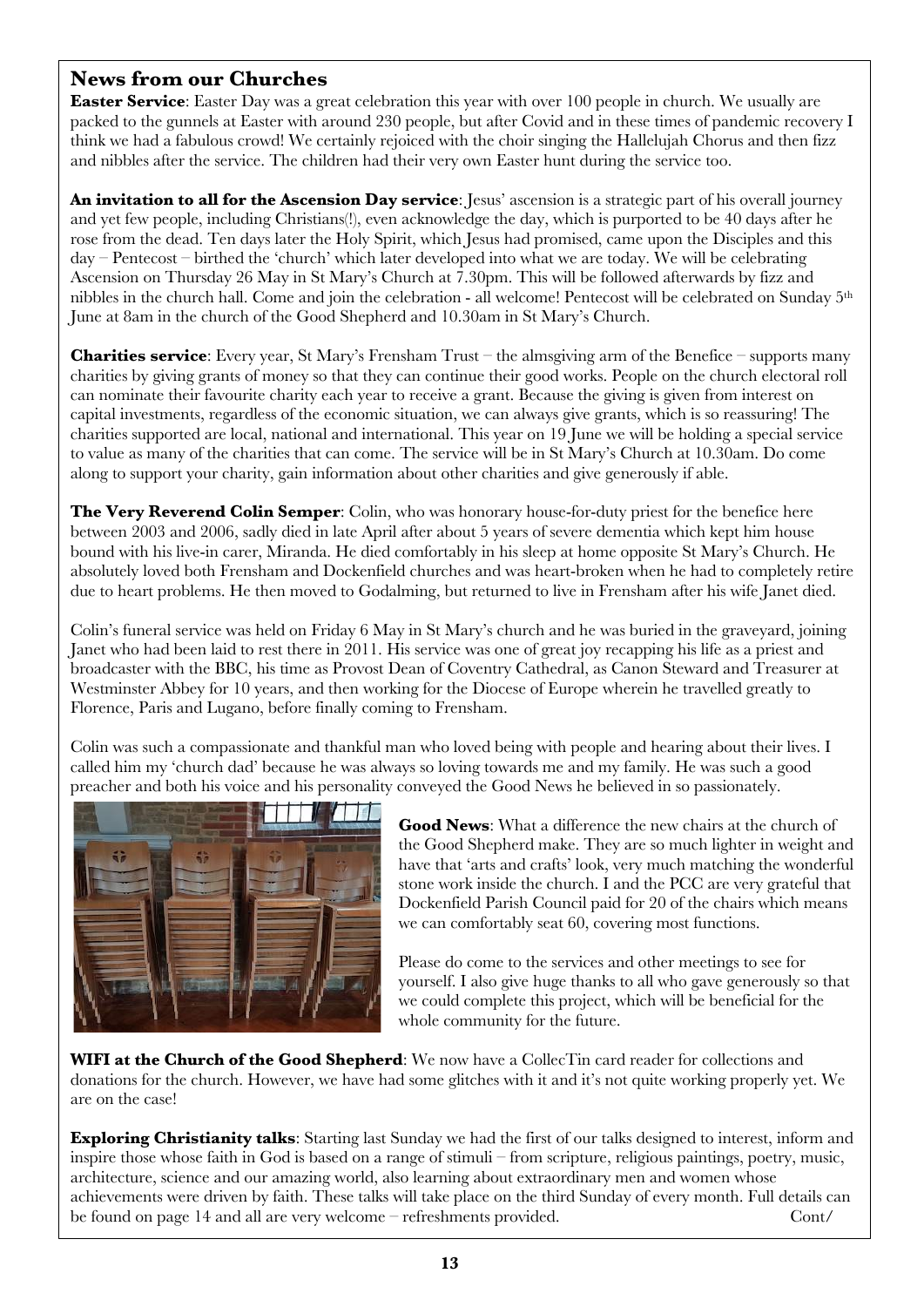#### Cont/

**Organ recitals:** These take place on the third Tuesday of every month at St Mary's Church at 1pm. Soup and rolls from 12 midday in the church hall. Free admission but retiring collection for fees and general care of organ. Full details on page 10.

**Renewables Event**: Saturday 21 May at The Mill, Frensham, 10am – 1pm. Looking after the environment and our churches. All proceeds will go to Friends of Frensham Churches who help to keep our churches and their contents in good order. ISO energy will be present to give information and advice on renewable energy systems. Please RSVP to rogerholmes@mac.com if you would like to come. See also page 2.

**'The Gordian Knot'**: This wonderful 'murder mystery play' will be performed at the Good Shepherd from 15- 18 June. Do please come along. Full details and how to buy tickets are on page 2.

'**The Art and Craft of our Parish'**: Please reserve 21-23 October in your diaries for this much anticipated show at the Good Shepherd. Details on page 20.

Hope you all keep well and have a glorious summer! With love and prayers, **Jane**

# **Discover the Foundation of Western Civilisation**

St Mary's Church is delighted to announce the launch of 'Christianity Explored,' a brand-new series of talks to inspire those who wish to learn about the foundation of western civilisation. Topics will range from sacred texts, religious paintings, poetry, music, architecture, science, and our amazing world, to the extraordinary men and women whose lives, work and courage have shaped our culture and influenced our thinking.

Roy Waight, local historian, will deliver a range of talks including one on Florence Nightingale, philanthropist, and founder of modern nursing. She is mostly remembered as 'The Lady with the Lamp' for her legendary night-time nursing of injured soldiers during the Crimean war. She is less well known for being a first-class statistician and pioneer of data visualisation and infographics. Hear Roy describe her life, her brilliance, and how millions of people have benefitted from her principles of healthcare.

Roy will also deliver a talk on the epic achievement of William Tyndale, a 16th century genius linguist and biblical scholar. Tyndale produced the Tyndale Bible – the first biblical translation of Hebrew and Greek texts into English. It had a profound effect on public literacy, gave people access to scripture, and effectively delivered the Elizabethan English template for William Shakespeare to craft.

Richard Walker, churchwarden, will deliver a range of talks including one on the life and legacy of William Wilberforce, evangelical Christian, charismatic speaker and politician who, despite suffering ill health and numerous political challenges, drove a relentless and highly successful political campaign for the abolition of slavery. Hear about Wilberforce's life - his friends and foes - his challenges and motivations.

Talks are delivered at 6 pm in St Mary's Church Hall on the third Sunday of every month, last 30 minutes, are accompanied by slides and followed by enjoyable discussion over wine and canapés.

To learn more about the series, pick up a Christianity Explored brochure at the back of St Mary's or call Richard on 07838 101 808. The next four-month schedule comprises:

| J.S. Bach            | $19$ June   | by Roy Waight - organ played by Mike Smith |                       |
|----------------------|-------------|--------------------------------------------|-----------------------|
| Elizabeth Fry        | $21$ Aug    | by Richard Walker                          |                       |
| Florence Nightingale | $17$ July   | by Roy Waight                              |                       |
| William Tyndale      | 18Sep       | by Roy Waight                              |                       |
| William Wilberforce  | $23 \Omega$ | by Richard Walker                          | <b>Richard Walker</b> |
|                      |             |                                            |                       |

# **Tea @ Three**

We have continued to meet-up and enjoy tea and a chat at our monthly Tea @ Three afternoons held at St Mary's Church Hall. In June we will see many communities across our land celebrating the Queen's Jubilee. Dockenfield has a Jubilee themed D-Day planned to take place on Saturday 4th of June. It seemed appropriate to extend the celebrations to include a Special Jubilee Tea @ Three on **Monday 6 June**.

Just a reminder of future 2022 dates: 6 June, 4 July, 1 August, 5 September, 3 October, 7 November, 5 December. We offer a very warm welcome to all, please do join us if you can. Wheelchair access is available. Once again, a Big 'Thank You' to our many regular supporters who come along and help serve Tea @ Three on the day.

**Sandy Taylor (Tel: 01420 478278)**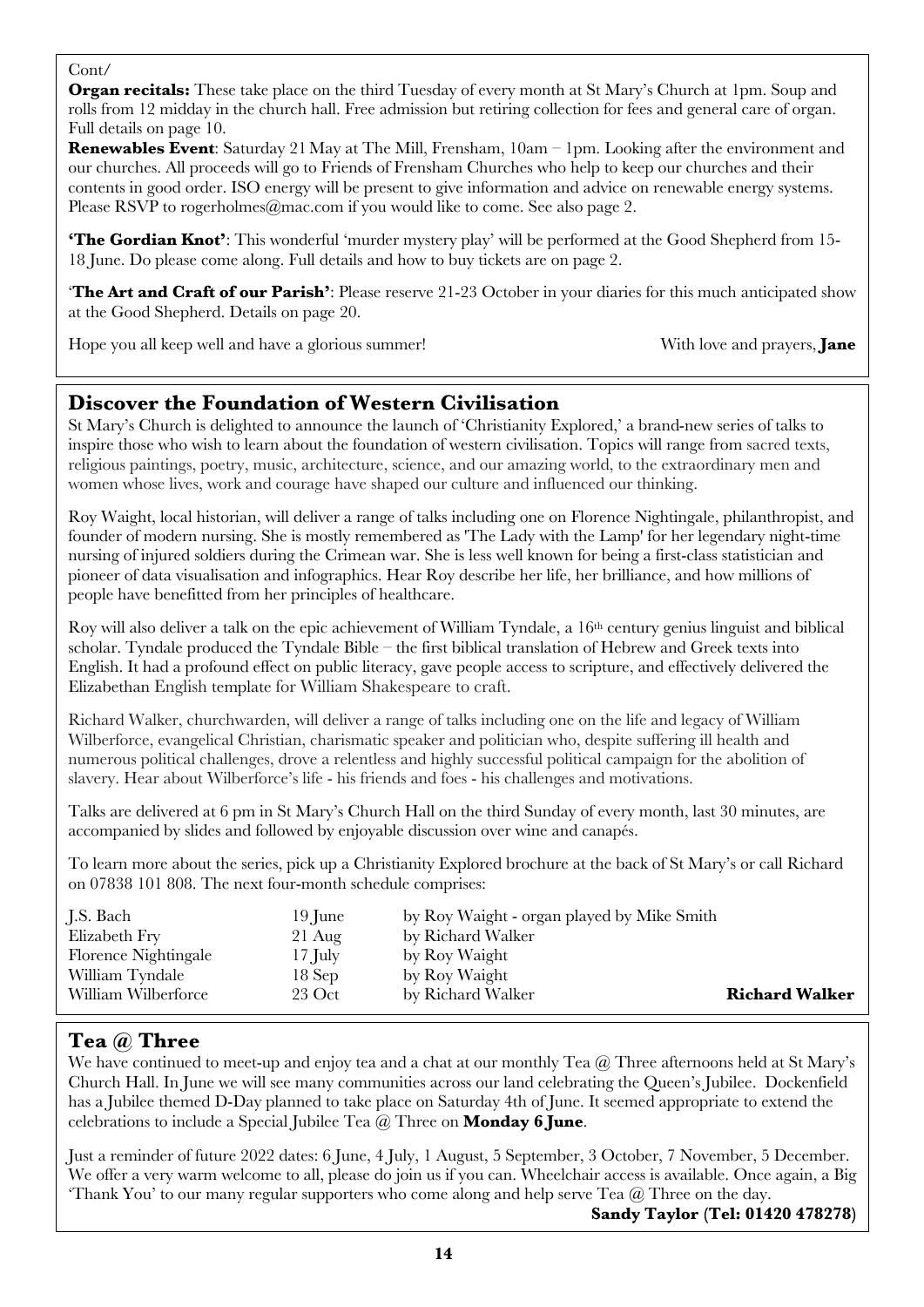# **Letters to the Editor**

#### **Oh, to be in Dockenfield!**

I would live in Dockenfield just for the Newsletter; it's so interesting.

#### **Mel Cracknell (Farnham Foodbank)**

#### **Thank you for the stamps**

*Jack and Marjorie Bessant have received this letter from the lady to whom they give them and who sells them for charity.* 'Thank you, residents of Dockenfield and surrounding areas for the huge collection of used postage stamps I received from Marjorie and Jack Bessant. I have delivered them to the RSPCA. They were thrilled to have such a very large carrier bag full of used stamps, which will be sorted and sold for much needed funds to help animals who need help. Thank you all so very much again. **Margaret Mullery**

*Please keep your contributions of used stamps coming to Jack and Marjory at 1 Beales Cottages, The Street Dockenfield, GU10 4JH*

# **Comings…**

A warm welcome to Dockenfield to:

• Yohan and Jane Samarasinghe, twins Louis and Helena (at university) and not forgetting Freda the cat, who moved into Quakers End in The Street in February

#### **…goings…**

None that I have been told about for this edition

*If you are new to the village, then please let the Newsletter know and we can welcome you in the next edition. Or if you want to offer congratulations on a wedding, birthday or anniversary again let the Newsletter know and they can be mentioned in this section.* 

*And if you want to stay in touch once you have left Dockenfield, ask for an email copy of the Newsletter to be sent to you. Just email michael.foster66@btinternet.com*

# **Ian Dormor**

On 27 March, John Wilkins emailed to say '*Heard today that Ian Dormor who lived in Pear Tree Cottage, Green Lane and was a partner in a printing business in Farnham until the early 80's before moving up to Church Stretton in Shropshire died recently after a short illness. There may be some people who remember him.*'

The company Ian was director of was Arrow Press, incorporating Express Typesetters. By co-incidence we used Express to typeset the very first magazine we published as a newly formed company, and I am still in touch with a couple of Ian's colleagues there, and one, Michael Skinner of Basingstoke, messaged me to say: '*Ian and two partners started Express typesetters in Guildford and I was their first employee. Over time Arrow Press became part of the company and eventually became the dominant part. Ian left about 20 odd years ago and ended up in Church Stretton. He was a very good employer and an even better friend who I will miss greatly*.'

#### **Helen Arkell Dyslexia Charity has moved Open Evening, 6pm Wednesday, 29 June at our new premises**

It is with great sadness that I must announce that Helen Arkell Dyslexia Charity has moved from our premises in Arkell Lane, after 50 years of happy occupation. We have moved to **24 West Street, Farnham, GU9 7DR**. We will be holding an Open Evening at 6pm on Wednesday 29 June, and we'd love to see you there. Just drop me a line at andyc@helenarkell.org.uk and I'll make a note for catering purposes. In the meantime, by all means do pop in and see us if you are in Farnham.

Thank you for all your messages of support, and special mention of Frensham Village Fayre for your generous donation towards our removal costs. Thank you! I have dropped a full letter of explanation through the doors of our immediate neighbours. If you would like a copy, please email me at andyc@helenarkell.org.uk

We've loved being here and feeling part of the village. Likewise, all the children who come to us for lifechanging support (over 1,000 of them every year) have loved the peace and tranquillity of our surroundings.

In a nutshell, our lease had come to an end and we exhausted all other options of staying on site, for reasons of financial affordability. I should make you aware that the charity has never faced such challenging financial times, with activity yet to return to pre-Covid levels, and reserves severely depleted over the last 2 disrupted years.

Although finances are worryingly tight, we will do our best to keep increasing our work, so we continue to help more people with dyslexia. If you know of anyone in the village who might be able to support us, either with a donation large or small, or as some sort of "Angel Investor" to help give us some security and peace of mind while we get back on our feet following Covid, I would really love to hear from you, on the email above.

**Andy Cook, Chief Executive, Helen Arkell Dyslexia Charity**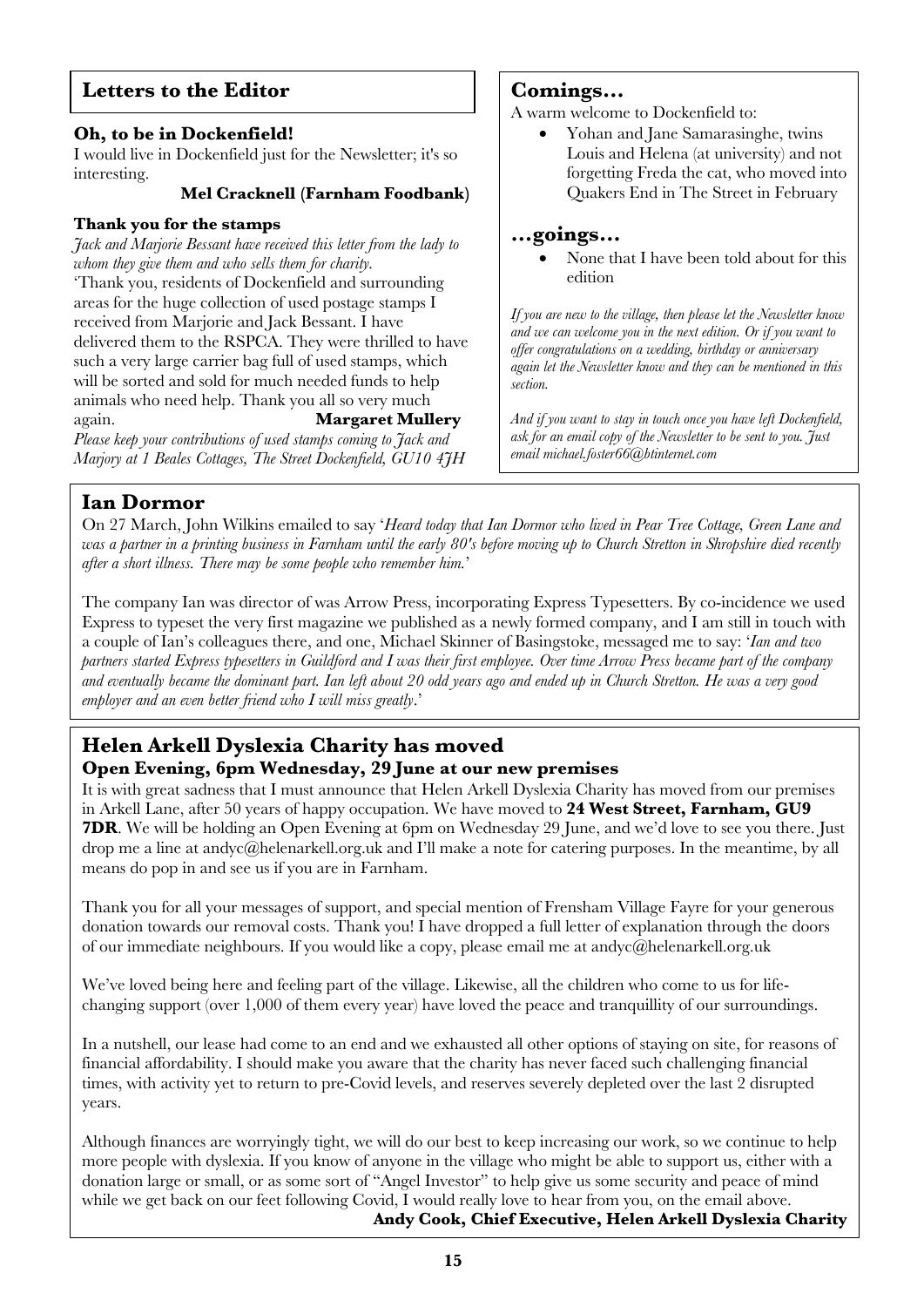# **Frensham and Dockenfield Horticultural Society**

I mentioned in our last article that Dan Bosence was to talk on **'Vegetable growing throughout the year'** at our February meeting. It turned out to be the best attended members evening for many years. An attendance of 48 visited The Good Shepherd to hear Dan's words of wisdom, we also had a number of new members joining the society as a result. More are always welcome.

#### **Spring Show 2022**

On Saturday 26 March we were able to welcome back our first Spring Show since 2019 with a creditable 211 entries, from 31 entrants.

We were fortunate that Squires Garden Centres sponsored this year's show, and we were pleased to welcome Sarah Squires, Chairman of the family-owned Squires Garden Centres, who kindly agreed to present the trophies. We would like to congratulate all the winners, who included Dan Bosence who was awarded The Captain Darling Cup for the exhibit of the highest merit in the entire show; Penny Hearn, who was awarded the Mrs Barnes Cup for the highest points in Home Industries ; Katie Smith awarded the Mrs Wood Cup for the best exhibit in classes 19 and 20- shrubs; Jilly Steventon, The Frensham Spring Cup, judged the best exhibit in classes 5-9, daffodils; and Annabel Sommerfelt the Huitfeldt Cup awarded for the best Floral Arrangement.

Many thanks to the judges, Kate Shipton (Home industries), Elizabeth Barralet (Floral Arrangements), Annabel Chaplin (Flowers & Vegetables) and Simon Claiden (Photography).

#### **'Surrey Heathlands, and its flora and fauna and wildlife'**

On **26May** at 7.30pm, we welcome Adam Bolton, of Surrey Wildlife Trust to the Marindin Hall. Adam is responsible for managing the Trusts objectives on most of West Surrey's heathlands and to ensure that the special diversity that exists in these areas continue to flourish and support, the rare birds, reptiles, wildflowers, fauna, and insects that are unique to those habitats.

#### **Society Events**

Although our regular member meetings are off the radar until September, we do have a number of activities planned.

#### **Dockenfield Day**

On 4 June, Dan Bosence will be holding a plant sale at Dockenfield Day, from 2-6 pm. Although Dan grows most of the stock sold for the stall, he is also looking for plant donations for stall. If you have any please contact Dan (dwjbosence@btinternet.com) or Pam Hibbert (phibbert@hotmail.co.uk). There will be a full range of perennials, bedding plants and vegetable and fruit plants for sale.

#### **Rose Show at the Frensham Fayre**

On **18 June**, we will hold our traditional Plant Stall and we will also be holding the first summer Rose Show for many years, in the marquee. There will be a number of classes including an open class for non-members. Classes are likely to include: Best scented rose, best rose bud and most unusual rose. Please check the Frensham Fayre website for further information. www.frenshamfayre.co.uk.

#### **Garden Visits**

Subject to sufficient member interest we will be visiting both Down Place and Sandhill Farm House, both near Petersfield on **22 June**. We will also be holding Tea Parties, hosted by members during May and June. Members will receive an email.

If you are a non-member and interested in how to join the society, please contact Jilly Steventon (membership@fdhs.org.uk) **Neil Mumford (www.fdhs.org.uk)**

#### **The power of the small ad….**

This came to me, as so many things do these days, via the internet, so I can't tell you absolutely that it is true. But it made me smile and I hope it will you too. It concerns a small ad that appeared in the 'Atlanta Journal' which evidently ran as follows:

'*Single black female seeks male companionship. Ethnicity not important. I am a very good-looking girl that loves to play. I love long walks in the woods; riding in your pickup truck; hunting, camping and fishing trips; cosy winter nights lying in front of the fire. When you get home from work, I'll be at the front door wearing only what nature gave me. Call (404) 555 1212 and ask for Daisy*'

And over 1,500 men found themselves talking to the Atlanta Humane Society about an 8-week-old black Labrador retriever.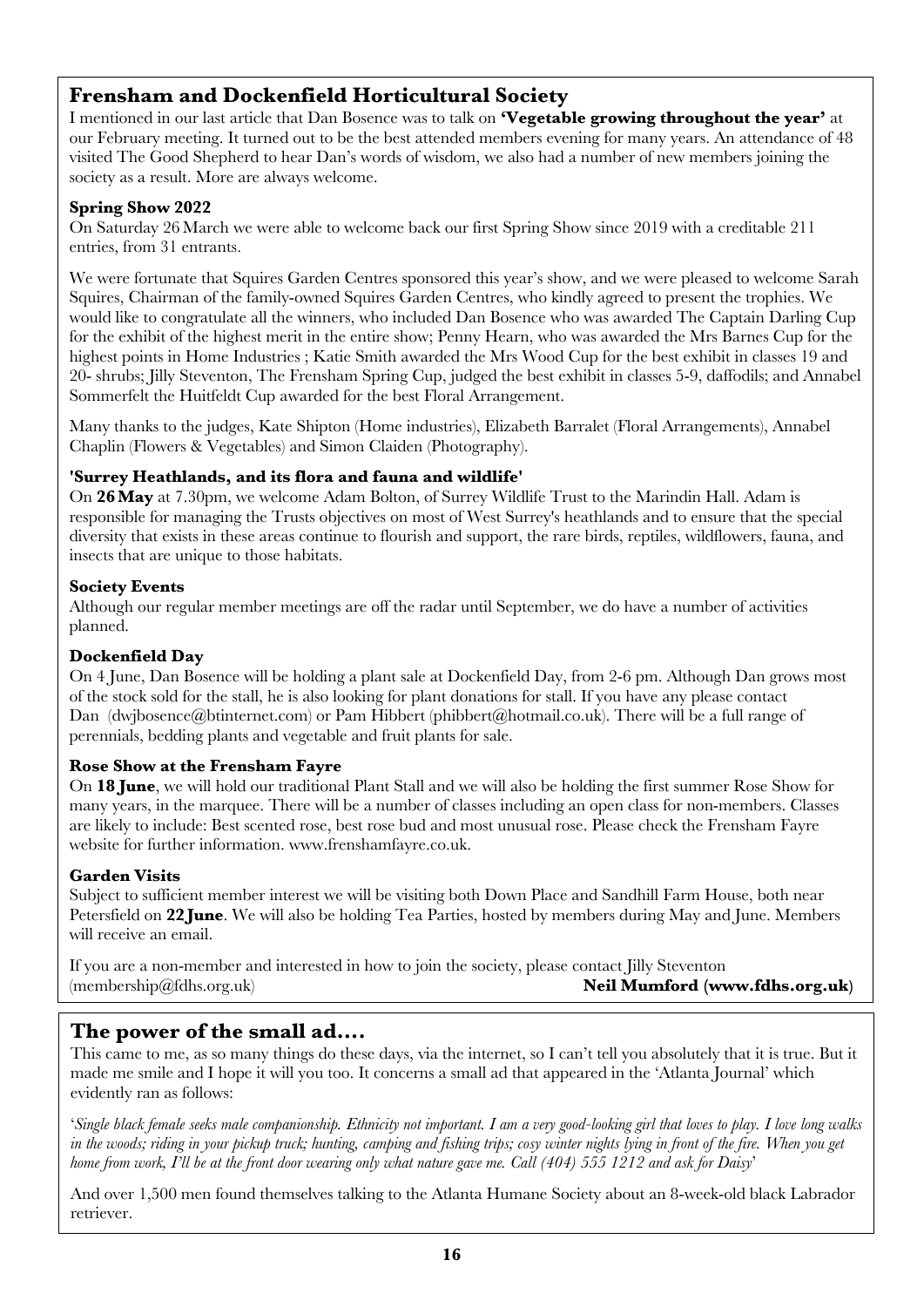# **Hold the front page!**

A friend has sent me some rather fine newspaper headlines that I want to share with you. There are a few other really good ones that I've had to leave out because sadly they aren't fit for inclusion in a family newsletter.

- Marijuana issue sent to a joint committee
- Study shows frequent sex enhances pregnancy chances
- Bugs flying around with wings are flying bugs
- Statistics show that teen pregnancy drops off significantly after age 25
- Starvation can lead to health hazards
- City unsure why the sewer smells
- Bridges help people cross rivers
- Homicide victims rarely talk to the police
- Diana was still alive hours before she died

#### **Thought for the day**

Humanity must shift from living 'on' the planet to living with her.

#### **Pilates at the Good Shepherd**

Pilates classes take place at the Good Shepherd, with two classes every Monday. The times are midday-1pm and 7-8pm. Please don't just turn up as they are very popular, but contact the tutor Christine Jason for information (Tel: 07896 293203).

# **Dockenfield Business Directory**

The business directory is a list of residents of Dockenfield who own and run their own business; it is a slightly abridged version of the list which appears on the Dockenfield Parish Council website (www.dockenfieldpc.org.uk); for updates please contact **Paul Wood** at dockenfieldchairman@hotmail.com

All businesses, large or small, full or part time are invited to participate. There is no charge for these entries as the Parish Council is keen to support businesses that are owned and run by village residents. The only criteria for entry is that you *must* live in a house that receives a hard copy of DNL delivered through the door: so please when submitting entries always remember to give you full home address although this will not be published.

| <b>Business</b>                        | <b>Services Offered</b>                                                                                                                                                                                | Contact                        | Tel/email/website                                                                                  |
|----------------------------------------|--------------------------------------------------------------------------------------------------------------------------------------------------------------------------------------------------------|--------------------------------|----------------------------------------------------------------------------------------------------|
| <b>Name</b>                            |                                                                                                                                                                                                        |                                |                                                                                                    |
| <b>Acorn Office</b><br><b>Supplies</b> | Delivery of all your office supplies: hygiene,<br>toner/ink cartridges and so much more direct to<br>your door (no carriage charge and no minimum<br>order) throughout Surrey and Hampshire.           | Janet Martin                   | 01420 520550<br>sales@acornofficesupplies.co.uk<br>www.acornofficesupplies.co.uk                   |
| J C Aldred<br><b>Services</b>          | Groundworks, drainage and hard landscape                                                                                                                                                               | Dan Aldred                     | 07808 781794<br>johnaldred@btconnect.com                                                           |
| <b>Alison Ellen</b><br>Knitwear        | Short courses and books on designing knitwear;<br>custom made knitwear. Opens to public with Surrey<br>Artists Open Studios.<br>https://surreyopenstudios.org.uk                                       | Alison Ellen                   | 01252 792442 / 07896 124418<br>alison@alisonellenhandknits.co.uk<br>www.alisonellenhandknits.co.uk |
| <b>Bluebell Pub</b>                    | The only public house in Dockenfield, serving home-<br>cooked food, fine wines and real ales                                                                                                           | Lucy and<br>Robin<br>Catchpole | 01252 792801<br>bluebelldockenfield@icloud.com<br>www.bluebell-dockenfield.com                     |
| <b>Brown Fox</b><br>Consultancy<br>Ltd | We coach leadership teams to maximise their full<br>potential and performance and also individuals<br>around business development                                                                      | Sebastian<br>Fox               | 07930 986677<br>sebastian@brownfoxconsultancy.com<br>www.brownfoxconsultancy.com                   |
| <b>Bushbaby</b><br><b>Travel Ltd</b>   | Bespoke holidays and adventures around the world<br>including safaris, road trips, cruises and beach flops!<br>Tour operator only dealing direct with clients to<br>enable us to offer the best prices | Abigail and<br>James Shaw      | 01252 792984<br>info@bushbaby.travel<br>https://bushbaby.travel                                    |



**This fabulous picture of 'Cow 701495' was taken in Frensham by Simon Claiden. Simon will be exhibiting his photographs at the 'Art and Craft of our Parish' show in October. See page 20**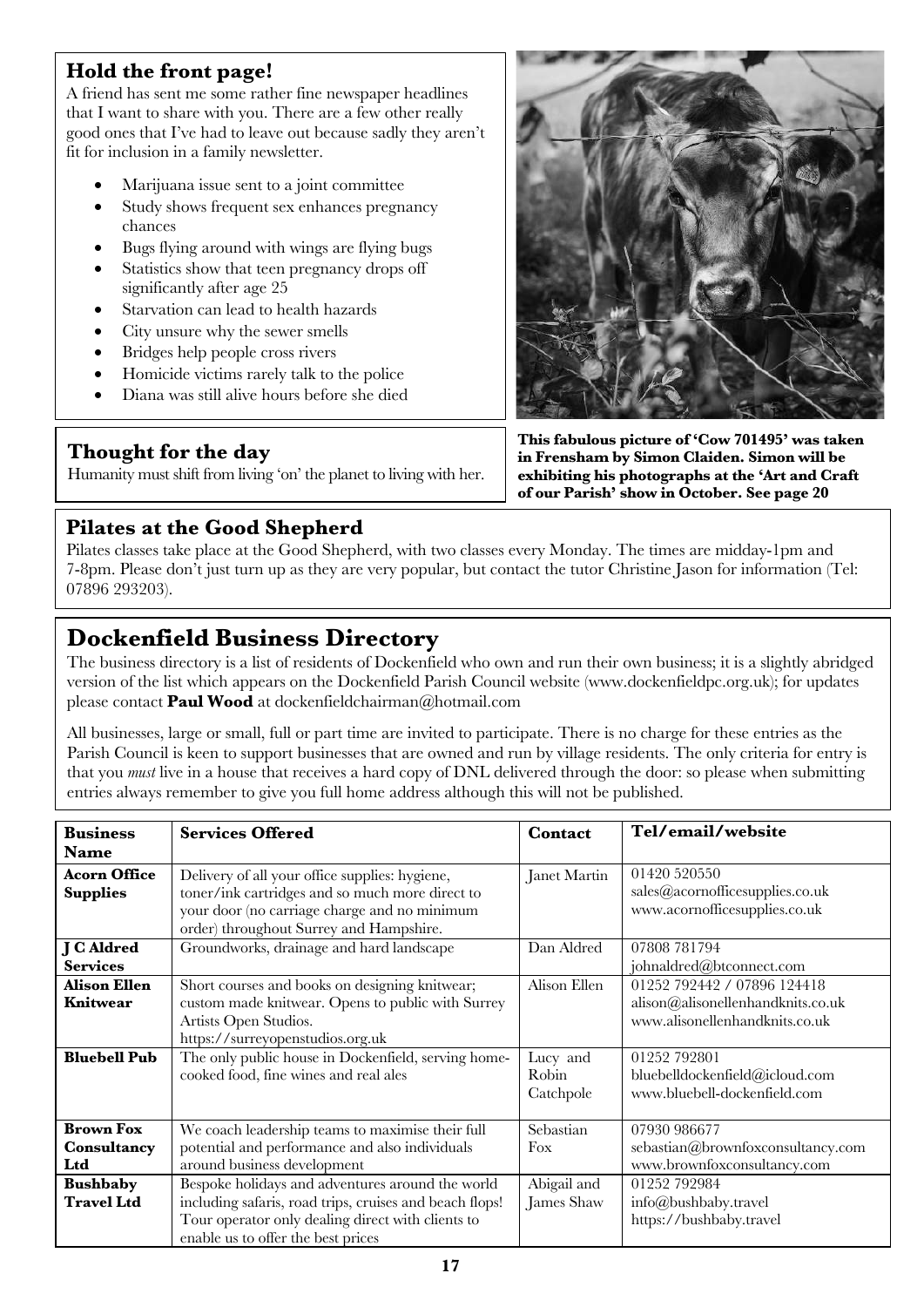| <b>Business Name</b>     | <b>Services Offered</b>                                                                             | Contact                 | Tel/email/website                                          |
|--------------------------|-----------------------------------------------------------------------------------------------------|-------------------------|------------------------------------------------------------|
| <b>Charterlith</b>       | Artwork, design, printing, copying, presentations,                                                  | Adrian                  | 01252 614406                                               |
|                          | dissertations, business & personal stationery,                                                      | Wilkins/John            | theprinters@charterlith.co.uk                              |
|                          | posters, plan copying and printing                                                                  | Wilkins                 | www.charterlith.co.uk                                      |
| <b>Hames Homes</b>       | A family-run business specialising in handyman                                                      | Phil                    | 07885 263077                                               |
| Maintenance              | and home improvement services for local                                                             | Hames                   | enquiries@hameshm.com                                      |
|                          | households and businesses across Surrey and                                                         |                         | www.hameshm.com                                            |
|                          | Hampshire                                                                                           |                         |                                                            |
| <b>Hannah Poulsom</b>    | Soloist available for event singing; any occasion.                                                  | Hannah                  | 07776 332209                                               |
|                          | Also singing lessons.                                                                               | Poulsom                 | hannahpoulsom@hotmail.co.uk                                |
|                          |                                                                                                     |                         | www.hannahpoulsom.com                                      |
| In a Scent               | Aromatherapy and deep tissue massage and                                                            | Amanda                  | 01252 795909 / 07867 808918                                |
| Aromatherapy             | consultation; crystal therapy; and reiki (master                                                    | Adolph                  | amandaadolph@gmail.com                                     |
|                          | teacher)                                                                                            |                         |                                                            |
| <b>Jean Heathcote</b>    | Painter in oils, landscapes, local scenes and                                                       | Jean                    | 01252 793251                                               |
|                          | seascapes. Open Studio in June every year                                                           | Heathcote               |                                                            |
| <b>Learn Guitar</b>      | Guitar Teacher for all ages and styles. Lessons                                                     | Mark                    | 01252 794088                                               |
| Farnham                  | via Zoom also offered                                                                               | Gardiner                | 59bassman@tiscali.co.uk                                    |
|                          |                                                                                                     |                         | https://rockriffs.jimdofree.com                            |
| <b>Mawgans</b>           | Luxury scented pure plant based wax candles,                                                        | Sarah                   | 07815 936641                                               |
|                          | reed diffusers and refill candles. Sustainable,                                                     | Watson                  | hello@mawgans.com                                          |
|                          | vegan, hand poured in Dockenfield. All in                                                           |                         | www.mawgans.com                                            |
| <b>Milestones Clinic</b> | beautiful recycled packaging.                                                                       |                         | Instagram: @mawgans<br>07711 936952                        |
| Ltd                      | We provide a specialist community neuro-                                                            | Sally de la<br>Fontaine |                                                            |
|                          | rehabilitation service for people following a:<br>brain injury; spinal cord injury; stroke and for  |                         | sally@milestonesclinic.co.uk<br>www.milestonesclinic.co.uk |
|                          | those who have a neurological disease such as                                                       |                         |                                                            |
|                          | MS and Parkinson's Disease                                                                          |                         |                                                            |
| Nicola Godden            | Sculpture in bronze for gardens and interiors                                                       | Nicola                  | 01252 795547                                               |
| <b>Sculpture</b>         |                                                                                                     | Godden BA               | nicolagodden@aol.com                                       |
|                          |                                                                                                     | <b>MRBS</b>             | www.nicolagodden.com                                       |
| <b>Penny Heath</b>       | Suzuki cello teacher. An incredibly successful                                                      | Penny Heath             | 01252 795358 / 07891 710652                                |
|                          | and stimulating method of teaching small                                                            |                         | pennyheath5@gmail.com                                      |
|                          | children                                                                                            |                         |                                                            |
| <b>Pilates Training</b>  | Training providers level 3 Pilates qualification,                                                   | Belinda                 | 01252 719429 / 07734 426757                                |
| <b>Solutions Ltd</b>     | level 4 low back pain management, Pilates                                                           | <b>Buttery</b>          | belindajbuttery@hotmail.com                                |
|                          | matwork classes, one to one equipment and                                                           |                         | www.pilatestrainingsolutions.co.uk                         |
|                          | rehabilitation sessions.                                                                            |                         |                                                            |
| <b>Pure Imagination</b>  | Bespoke jewellery; commissions; repairs; cleaning                                                   | <b>Ben Poulsom</b>      | 07789 798463                                               |
| <b>Jewellers</b>         | and gemology                                                                                        |                         | benpoulsom@hotmail.co.uk                                   |
|                          |                                                                                                     |                         | www.pureimaginationjewellers.com                           |
| <b>Roak Ltd</b>          | We are a quality very highly regarded builder                                                       | David Epps              | 01252 820328 / 07768 510055                                |
|                          | skilled in refurbishment, new-build and                                                             |                         | david@roak.co.uk                                           |
|                          | extensions.                                                                                         |                         | www.roak.co.uk                                             |
| <b>Ronnie Bennett</b>    | Professional photographer specialising in                                                           | $(Mrs)$ Ronnie          | 01252 794258                                               |
| Photographer             | portraiture, particularly in black & white,                                                         | <b>Bennett</b>          | ronnie@ronniebennett.com                                   |
|                          | winning over 40 awards from professional                                                            |                         |                                                            |
|                          | photographic organisations with many pictures                                                       |                         |                                                            |
|                          | published. Also specialise in creating Family                                                       |                         |                                                            |
|                          | Lifestyle Books including family portraits, pets,<br>homes, gardens, & cars in one personal volume. |                         |                                                            |
| <b>Shooting</b>          | For all abilities. A camera-based system to use on                                                  | Katy                    | 07703 519488                                               |
| <b>Simulator</b>         | your gun or on our dummy gun. This system                                                           | Poulsom                 | katy.poulsomplant@gmail.com                                |
|                          | provides gun movement and shot analysis for a                                                       |                         | www.shooting-simulator.co.uk                               |
|                          | rapid learning experience. Disciplines offered:                                                     |                         |                                                            |
|                          | Shotgun and Rifle                                                                                   |                         |                                                            |
| <b>Strawberry Signs</b>  | Signwriter offering banners, vehicle graphics,                                                      | Paul Edwards            | 01252 319474 / 07824 439344                                |
| Ltd                      | pavement and shop signage, logos and much                                                           |                         | info@strawberrysigns.com                                   |
|                          | more                                                                                                |                         | www.strawberrysigns.com                                    |
| <b>Tim Lediard</b>       | Interior and exterior painting, pressure washing,                                                   | Tim Lediard             | 01420 472285 / 07900 895667                                |
|                          | hedge cutting and grass cutting, carpet and                                                         |                         | tlediard@aol.com                                           |
|                          | upholstery cleaning                                                                                 |                         |                                                            |
| <b>UCAN Training</b>     | Offering online and in-person coaching and                                                          | Sharon                  | 01252 792811 / 07887 767705                                |
| Ltd                      | training development skills to take your career to                                                  | Jackson                 | sharon@ucantraining.com                                    |
|                          | the next level.                                                                                     |                         | www.ucantraining.com                                       |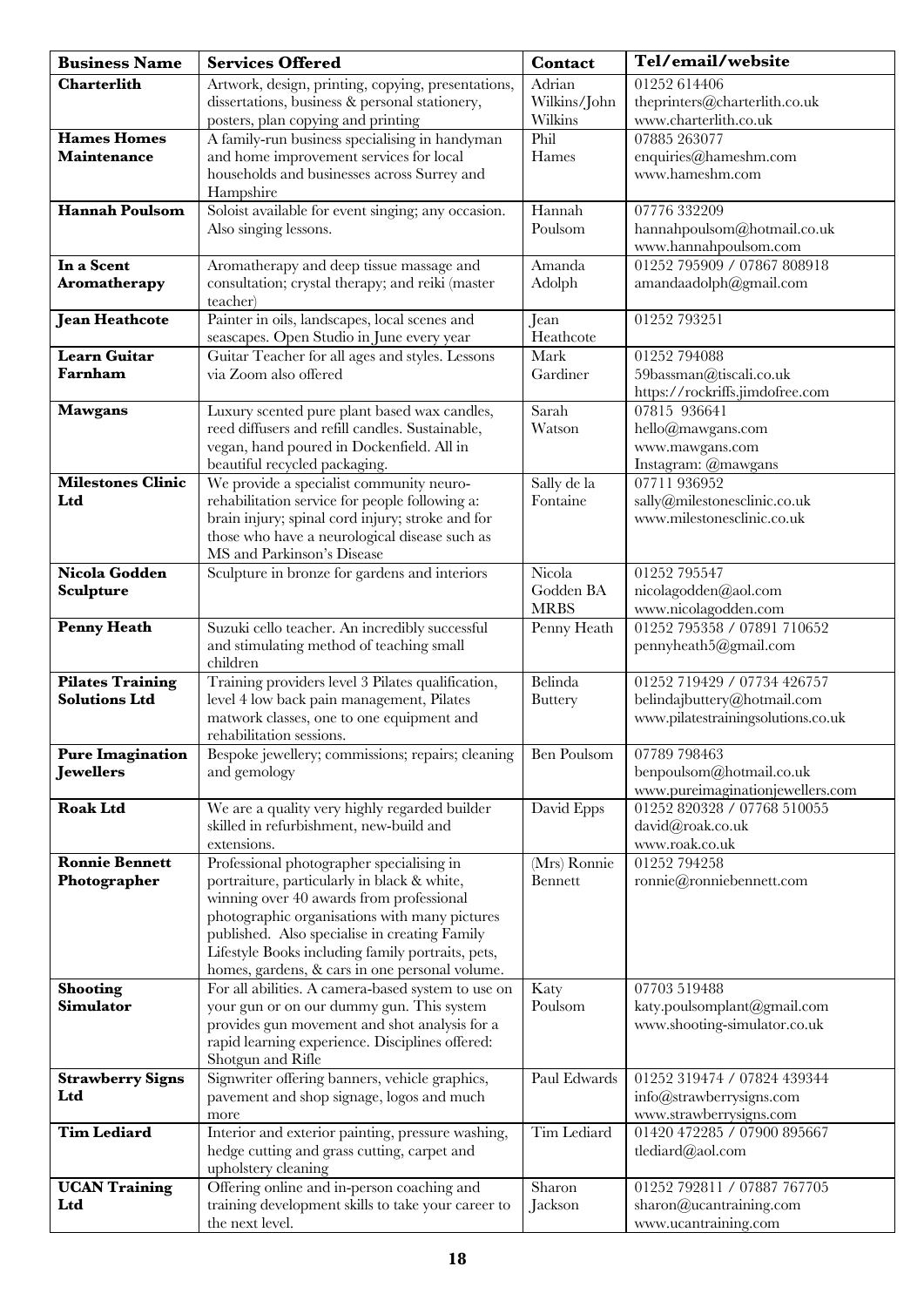

# **Holly Bush to Ukraine**

David Edwards, Etienne and I would like to say a huge thank you to all those who supported us on our drive to the Polish/ Ukrainian border. We set up a Go Fund Me page as we thought we may get a few donations to help towards the cost of Lorry hire, petrol and ferry crossings. The generous donations, that kept us going on the drive, reached over  $\angle$  £11,500 by our return. This was massively helped by the team at the Holly Bush bringing our trip to the attention of customers. The money was given to The Disasters and Emergencies Commission (the official charity).

For those that didn't hear of our trip, the war in Ukraine was in its infancy but the Polish volunteers at the Polish/Ukraine border were in desperate need of medical supplies, medicines, toiletries, nappies and sanitary products. The Lewisham Polish Centre had collected what they needed, but then it needed to get the supplies to Poland. That's where we came in.

We hired a lorry and left Frensham early am and were loaded in Lewisham by an amazing army of volunteers. By 11pm that night we reached Germany for our first stop. By the second night we had reached Warsaw. At both hotel stops we were aware of Ukrainian mums travelling with children and grandmas.

We reached our drop point the next morning in the town of Bialystok where we met an amazing group of volunteers who were taking care of Ukrainian refugees at the border. Hypothermia in children was a real problem having lived without heat and then a long journey through Ukraine. The centre in Bialystok also looked after the 4,000 refugees who had already settled in the town. Even the yellow buses you saw on the news being shot at were driven by volunteers from this town. The centre was supplying and managing only 1 of 4 border crossings, with only 1.5 million refugees at this point. We could see the enormity of the task; it's over 10 million now. It was apparent that the main Aid Agencies were not up to speed yet.

On the drive home every car with Ukrainian number plates that passed us were full of suitcases, women and children and every motorway stop (and there were many) all the way to Belgium we saw the same sight. Women, children and grandmothers, but still no men, not of any age. In all it was a 2,300 mile round trip. More info and pictures on our Instagram@hollybushfrensham, see the Ukraine link above the pictures.

The team at The Holly Bush are going to try and continue to help. We are looking at setting up an 'Help out to Eat Out' scheme where donations can be made to pay for Ukrainian guests' meals. The staff will also be giving up a percentage of tips for the fund. This is work in progress.

Lastly Aidan, our eldest son, has said that he is happy to help any Ukrainian arrivals with translation and form filling if required. Because of Aidan's language skills we have been able to employ a Ukrainian lady who has just arrived in Farnham. **David and Sally Lee, The Holly Bush**

*The picture shows the Holly Bush Team with their cargo at the drop off point, a children's centre in Bialystock. The logo is a heart with the words 'Podlascy Aniolowie'. Podlascy is the region, and Aniolowie means angels.*

# **Welcome to Dockenfield, our Ukrainian friends**

The very warmest of Dockenfield welcomes to Yulia and her children Sasha and Klym, who come from Kyiv. Yulia is a jeweller whilst Sasha loves art and Klym enjoys photography and computer games. We are very happy that you are joining us in our village. The children's father, Slava, sadly cannot be with them as he remains in Kyiv.

#### **Cherubs Toddler Group Thursday mornings 9.30-11.30am, at the Good Shepherd**

Takes place every Thursday morning during term-time from 9.30am – 11.30am. A great space for young families and their parents/grandparents/carers where all have fun, refreshments, sociability and singing.  $\angle 2.50$  per family per session.

# **Wouldn't you just know it?**

The weather was so foul in late February/early March that there was no point in washing our cars. Then the sun came out and we shone them up something lovely. Cue a Saharan sandstorm on 16 March which covered everything in a light yellow dust. Back to the drawing board with the cars then…..